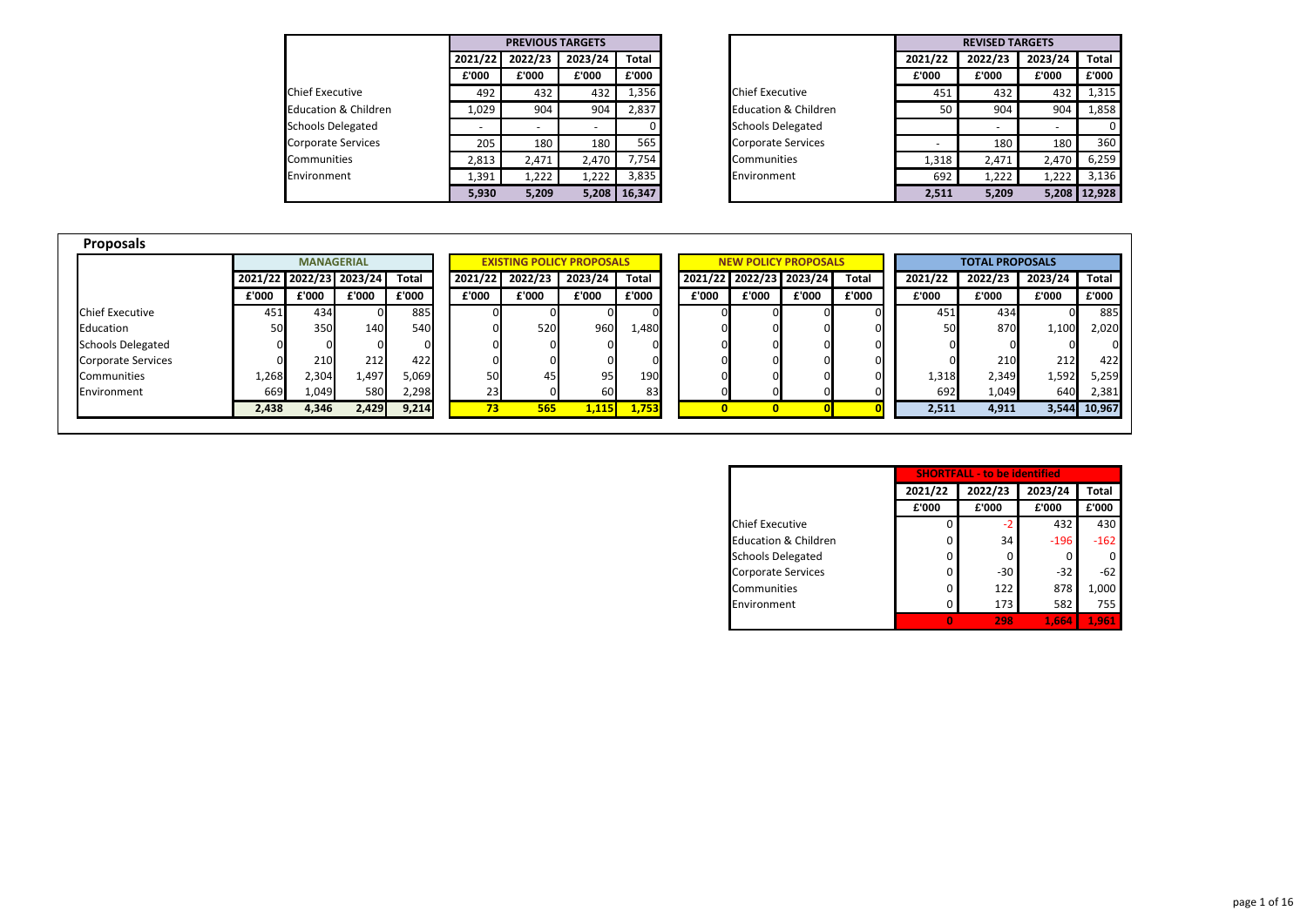73k This will be delivered by further streamlining the software ed and reduction in annual maintenance costs through exploiting the nterprise Agreement. £27k - Further improvements work will be y ICT Services on the Corporate network that should deliver venue savings. £21k - further reduction in operations costs. **2** present this can only be delivered by reducing the size of the dvances in technology through the use of Chatbots, Robotics and Artificial Intelligence may assist here to ensure certain services to be delivered whilst delivering the savings.

20k reduction in grants; £3k reduction in postages; £16k this will be taking a different approach to the way projects are undertaken within olicy.

**2021** Service review/regional working; £20k income generation People Management services; £28k review of training provision (part

**25k review of training provision (part 2)** 

| <b>IDEPARTMENT</b> | 2020/21<br><b>Budget</b> | <b>FACT FILE</b> | 2021/22<br>Proposed | 2022/23<br>Proposed | 2023/24<br>Proposed | Total |
|--------------------|--------------------------|------------------|---------------------|---------------------|---------------------|-------|
|                    | £'000                    |                  | £'000               | £'000               | £'000               | £'000 |

# **Chief Executive**

**2** Plocation of Tourist Information Centre from Castle House. Reduction **k** services. **2022/23** - Continuous review of service / income generation / partnership working

<sup>118</sup> <sup>113</sup> <sup>0</sup> **<sup>231</sup> 2021/22** - Service review. **2022/23 -** Continuous review of service / income generation / regional working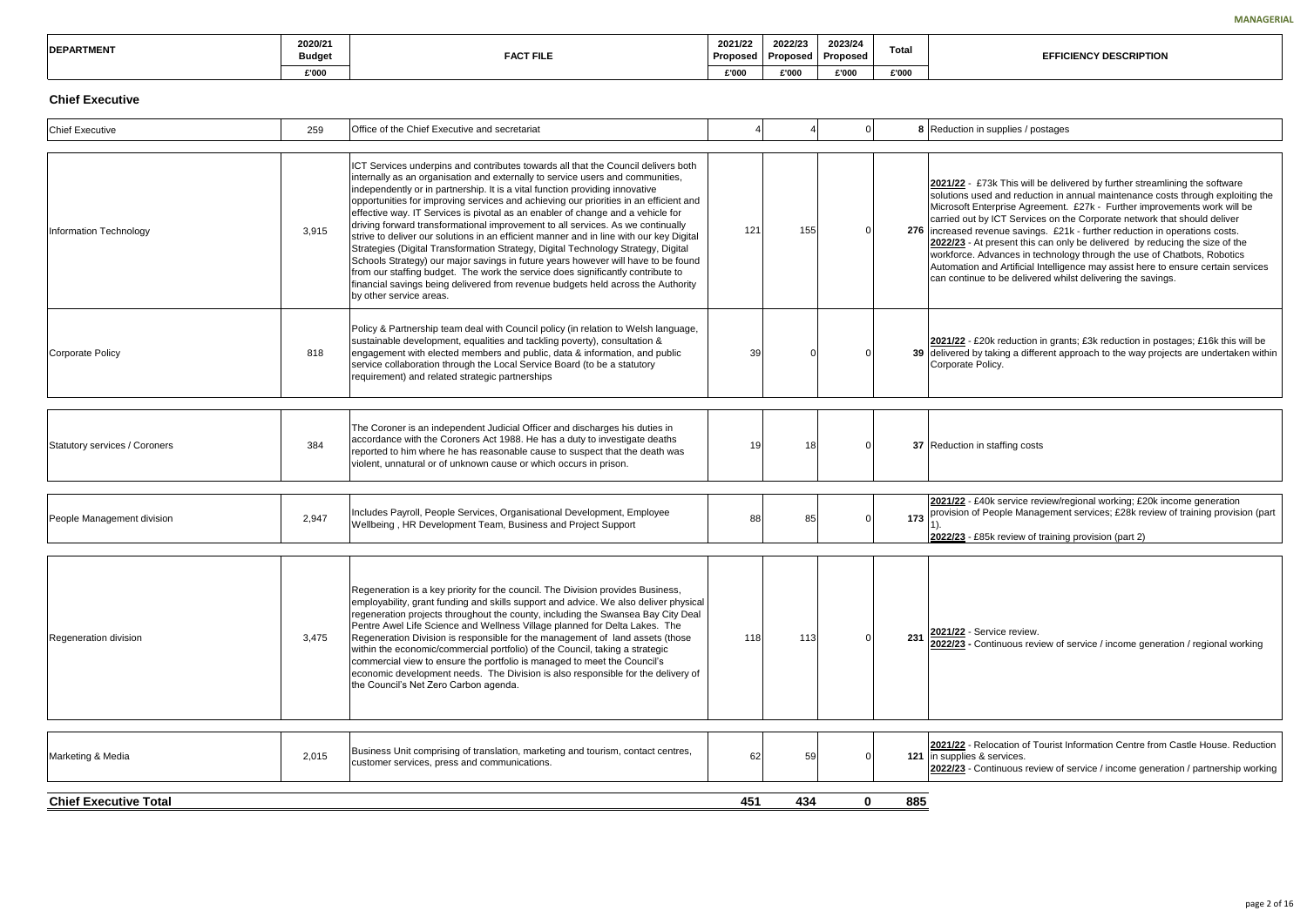allow implementation of programme due to link with school on. Root & branch review of support services across the Department alise savings and increase flexibility

mber of school kitchens subject to the progress of school on and review the need for full kitchen facilities at school sites.

aching Assistants are directly recruited by schools if the Local ides that a child with ALN requires additional support. As these e from the primary to secondary sector or a specialist provision the onger required and this results in a redundancy which costs the ervice. The proposal is to develop a Pool of centrally employed sistants to support ALN who would be trained and upskilled. When a N is identified the school would be provided with the Teaching er than be expected to recruit their own. When the support is no ed the TA will revert to the Pool to be allocated to another school. esult in a reduction in redundancy costs.

riew of services, maximising grant opportunities and managing without putting the service at risk of not meeting its statutory

| <b>IDEPARTMENT</b> | 2020/21<br><b>Budget</b> | <b>FACT FILE</b> | 2021/22<br>Proposed | 2022/23<br>Proposed | 2023/24<br>Proposed | <b>Total</b> |
|--------------------|--------------------------|------------------|---------------------|---------------------|---------------------|--------------|
|                    | £'000                    |                  | £'000               | £'000               | £'000               | £'000        |

# **Education & Children**

#### **Director & Management Team**

| Departmental - cross cutting                | the dept | various across   Cross-departmental support costs including administration, financial processing, &<br>premises management                                                                                                             | 100             |     |     | Reprofiled to<br>100 rationalisation<br>lin order to rea |
|---------------------------------------------|----------|----------------------------------------------------------------------------------------------------------------------------------------------------------------------------------------------------------------------------------------|-----------------|-----|-----|----------------------------------------------------------|
| <b>Total Director &amp; Management Team</b> |          |                                                                                                                                                                                                                                        | 100             |     | 100 |                                                          |
| <b>Access to Education</b>                  |          |                                                                                                                                                                                                                                        |                 |     |     |                                                          |
| <b>Catering Services</b>                    | 1,643    | The school meals service currently has a production kitchen (full kitchen facilities)<br>in almost every school with a few having meals brought in from another school,<br>where the receiving school has a dining centre arrangement. | 10 <sup>C</sup> | 140 | 240 | Reduced nun<br>Irationalisatior                          |
| <b>Total Access to Education</b>            |          |                                                                                                                                                                                                                                        | 100             | 140 | 240 |                                                          |

#### **Education Services & Inclusion**

| <b>Total Education Services &amp; Inclusion</b>                                                                                                                                                                                                                                                                                                                                                                                            | 50 | 50 | 100 l |                                                                                                                                                                            |
|--------------------------------------------------------------------------------------------------------------------------------------------------------------------------------------------------------------------------------------------------------------------------------------------------------------------------------------------------------------------------------------------------------------------------------------------|----|----|-------|----------------------------------------------------------------------------------------------------------------------------------------------------------------------------|
| Schools are currently provided with budget to fund Teaching Assistants (TAs) for<br>pupils with a statement of educational need. If the pupil moves school, the TA can<br>School based Early Voluntary Retirement /<br>233<br>be redundant as they have been employed by a specific school. Development of<br>redundancy (funded centrally)<br>centrally employed TA's and managed redeployment will reduce pressure on the<br>EVR budget. | 50 | 50 |       | Currently Tea<br>Authority deci<br>Ichildren move<br>Istaff are no lo<br>100 Education Set<br><b>Ichild with ALN</b><br>Assistant rath<br>longer require<br>This should re |

#### **Children's Services**

| <b>Education &amp; Children Total</b> |        |                                                                                                                                                     | 50 | 350              | 140 | 540              |                                                         |
|---------------------------------------|--------|-----------------------------------------------------------------------------------------------------------------------------------------------------|----|------------------|-----|------------------|---------------------------------------------------------|
| <b>Total Children's Services</b>      |        |                                                                                                                                                     |    | 100              |     | 100 <sub>1</sub> |                                                         |
| Children's Services                   | 17,471 | Children's Services encompasses the Social Worker teams, Fostering, Adoption,<br>Early Years, Family Support Services and specialist care provision |    | 100 <sup>1</sup> |     |                  | <b>IContinual revi</b><br>100 vacant posts<br>function. |

# **Corporate Services**

#### **Financial Services**

| Accountancy                     | 1,237 | The provision of a decentralised accounting and financial management service,<br>covering:<br>Fechnical Accounting (Preparation of final accounts, corporate accounting and<br>taxation),<br>• Management Accounting (Month end close, maintenance of financial records and  <br>budgeting)<br>• Strategic Finance functions (projects, planning and financial advice to members) | 97 | 119 |     | 216 2022/23 - Inc<br>2023/24 - Re |
|---------------------------------|-------|-----------------------------------------------------------------------------------------------------------------------------------------------------------------------------------------------------------------------------------------------------------------------------------------------------------------------------------------------------------------------------------|----|-----|-----|-----------------------------------|
| <b>Total Financial Services</b> |       |                                                                                                                                                                                                                                                                                                                                                                                   | 97 | 119 | 216 |                                   |

0 97 119 **216 2022/23** - Increase in SLAs £50k; Restructuring £47k **2023/24** - Receiverships £50k; Restructuring £69k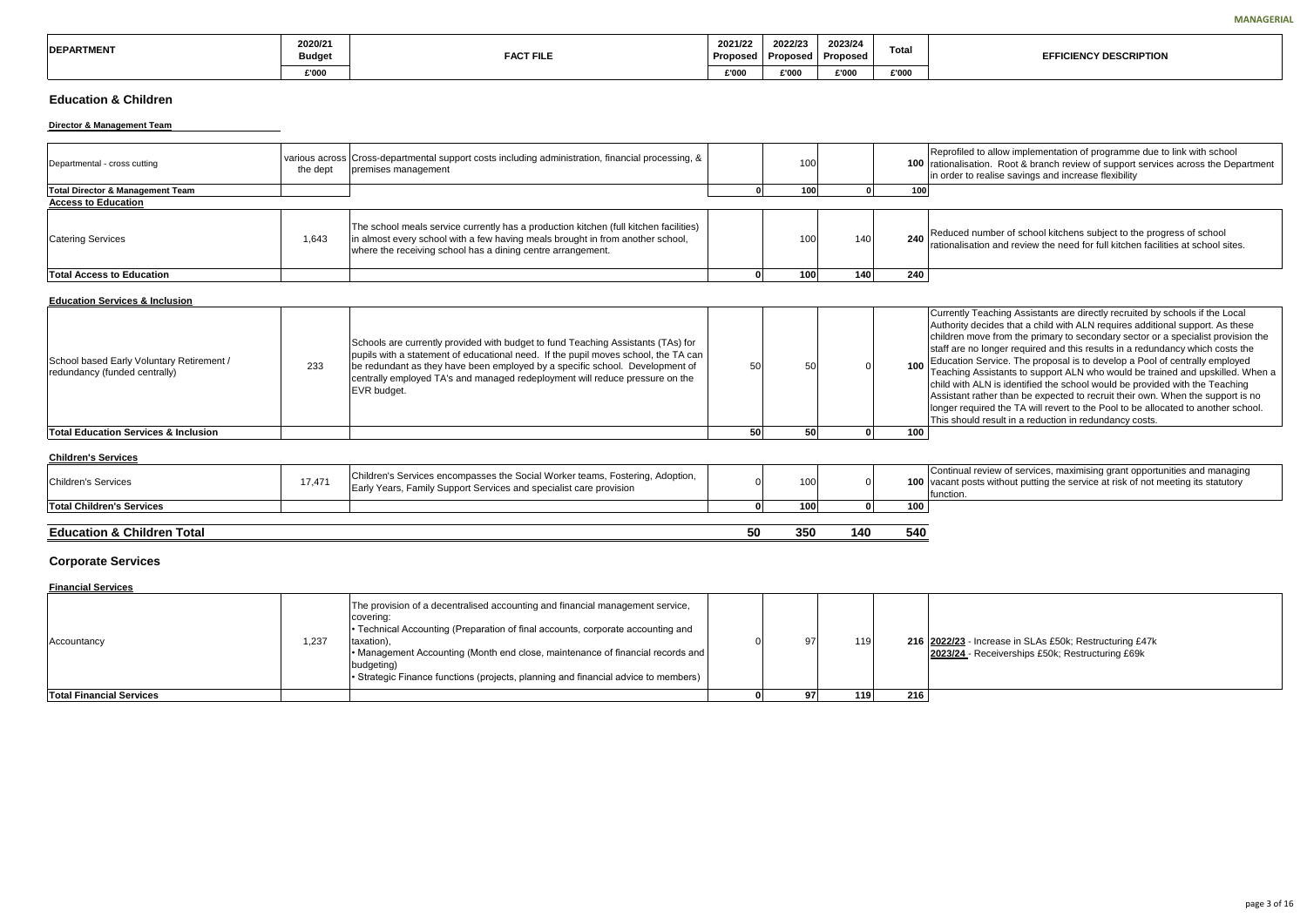ration from work undertaken on behalf of external organisations.

nd potential realignment of division following implementation of edit.

ome target to reflect the high efficiency of overpayment recovery.

| -------<br><b>IDEPAR</b><br>' MEN | 2020/21<br>Budget | <b>FACT FILE</b> | 2021/22<br>Proposed | 2022/23<br>Proposed | 2023/24<br>Proposed | <b>Total</b> |
|-----------------------------------|-------------------|------------------|---------------------|---------------------|---------------------|--------------|
|                                   | £'000             |                  | £'000               | 000'3               | £'000               | £'000        |

| <b>Revenues &amp; Financial Compliance</b>      |                                                   |                                                                                                                                                                                                                                                                                                                                                                                                                                                                                                                                                                                                                                                                                                                                                                                                                                                                                                                                                                                                                                                             |              |                 |          |     |                                       |
|-------------------------------------------------|---------------------------------------------------|-------------------------------------------------------------------------------------------------------------------------------------------------------------------------------------------------------------------------------------------------------------------------------------------------------------------------------------------------------------------------------------------------------------------------------------------------------------------------------------------------------------------------------------------------------------------------------------------------------------------------------------------------------------------------------------------------------------------------------------------------------------------------------------------------------------------------------------------------------------------------------------------------------------------------------------------------------------------------------------------------------------------------------------------------------------|--------------|-----------------|----------|-----|---------------------------------------|
| Audit& Risk                                     | 1,265                                             | The Division's costs are primarily made up of staffing costs: Internal Audit, Risk<br>Management / Insurance, Corporate Procurement Unit and Corporate Services<br>Business Support Unit. Audit Committee have made consistent representations to<br>maintain and strengthen the Internal Audit provision. The Risk Unit maintains the<br>Corporate Risk Register and co-ordinates the approach to Risk Management<br>across the Authority whilst also dealing with the Authority's Insurances (including<br>management of all "live claims" made against the Council by employees and the<br>public). The Corporate Procurement Unit supports Departments in ensuring cost<br>effective legally compliant procurement of the array of goods and services utilised<br>by the Authority's various Services . Finally a small Departmental Business<br>Support Unit supports the whole Corporate Services Department's approach to<br>Performance & Development work and the range of administrative requirements<br>including FOIA and Appraisal Monitoring. | O            | 20              | 50       |     | 70 Income gener                       |
| Revenues & Benefits                             | Various cost<br>centres within<br><b>Division</b> | Revenue Services Unit is responsible for the administration, billing and collection<br>of Council Tax and Non Domestic Rates from householders and businesses,<br>respectively. The unit also undertakes on behalf of all the Authority's departments,<br>the billing, collection and recovery of miscellaneous income (known as Sundry<br>Debts) as well as having responsibility for operating the Council's full time cash<br>offices with the associated back-office income functions In addition to these<br>income collection functions, the unit is responsible for the administration of Council<br>Tax Reduction scheme (formerly Council Tax Benefit) and Housing Benefit<br>schemes which help low income households meet their rent and /or Council Tax.<br>Although the Housing Benefits Fraud Investigation function formerly undertaken<br>within the unit transferred to the Department for Work & Pensions in 2015/16 the<br>service continues to investigate Council Tax Reduction fraud.                                                 | U            | 43              | 43       | 86  | Evaluation an<br><b>Universal Cre</b> |
| <b>Rent Allowances recovered</b>                |                                                   | Expenditure, which is subsidised by the Department for Work & Pensions, in<br>respect of reductions in rent, granted to council and private tenants (i.e. tenants of<br>private landlords and Registered Social Landlords) that are on low income                                                                                                                                                                                                                                                                                                                                                                                                                                                                                                                                                                                                                                                                                                                                                                                                           | 0            | 50 <sub>1</sub> | $\Omega$ |     | 50 Increase incor                     |
| <b>Total, Revenues and Financial Compliance</b> |                                                   |                                                                                                                                                                                                                                                                                                                                                                                                                                                                                                                                                                                                                                                                                                                                                                                                                                                                                                                                                                                                                                                             | $\mathbf{0}$ | 113             | 93       | 206 |                                       |
| <b>Corporate Services Total</b>                 |                                                   |                                                                                                                                                                                                                                                                                                                                                                                                                                                                                                                                                                                                                                                                                                                                                                                                                                                                                                                                                                                                                                                             | 0            | 210             | 212      | 422 |                                       |

# **Communities**

### **Leisure**

| Pembrey Country Park | $-42$ | Pembrey Country Park is one of the most visited outdoor facilities in<br>Carmarthenshire and Wales, regularly attracting around half a million users<br>annually. Whilst usage numbers have fluctuated this year with lockdowns and<br>restrictions, the park was busier than ever during August, highlighting the value<br>people put on great and safe outdoor spaces. The park has an 8 mile beach, a 320<br>pitch caravan and camping site, 550 acres of woodlands, a 130m long dry ski<br>slope and toboggan run in Wales, along with a new Crazy Golf course, 9 hole pitch<br>and putt facility, a miniature model steam railway, a riding centre, and the National<br>Closed Road Cycle circuit and pump track. | 15 | 38 |  |  | 53 Increased Inco |
|----------------------|-------|------------------------------------------------------------------------------------------------------------------------------------------------------------------------------------------------------------------------------------------------------------------------------------------------------------------------------------------------------------------------------------------------------------------------------------------------------------------------------------------------------------------------------------------------------------------------------------------------------------------------------------------------------------------------------------------------------------------------|----|----|--|--|-------------------|
|----------------------|-------|------------------------------------------------------------------------------------------------------------------------------------------------------------------------------------------------------------------------------------------------------------------------------------------------------------------------------------------------------------------------------------------------------------------------------------------------------------------------------------------------------------------------------------------------------------------------------------------------------------------------------------------------------------------------------------------------------------------------|----|----|--|--|-------------------|

15 38 0 **53** Increased Income (parking / campsite / café /ski)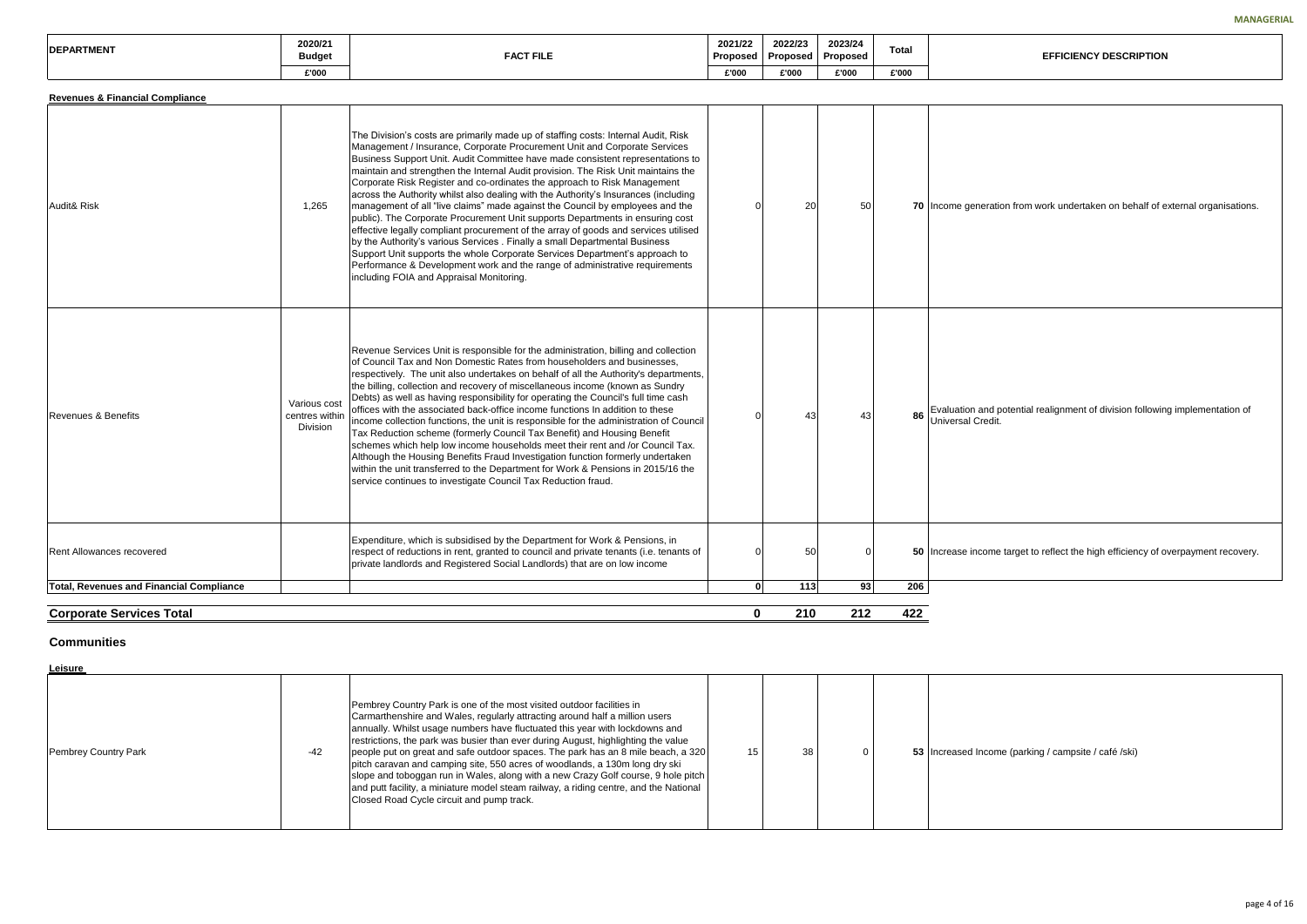# **EFFICIENCY DESCRIPTION come from Pendine Outdoor Education Centre (summer lettings)** come (more activity) Leisure Centre improved trading position

lergy Efficiency saving from previously implemented project

# Pool Energy Efficiency saving from previously implemented project

 $_{\rm {ergy}}$  savings

come - Theatres

| <b>IDEPARTMENT</b>               | 2020/21<br><b>FACT FILE</b><br><b>Budget</b> |                                                                                                                                                                                                                                                                                                                                                                                                                                                                                                                                                                                                                                                                                                                                                                                                                                                                                                                                                                                                                                                                                                       |                | 2023/24<br>2022/23<br>Proposed<br><b>Proposed</b><br>Proposed |          | Total |                         |
|----------------------------------|----------------------------------------------|-------------------------------------------------------------------------------------------------------------------------------------------------------------------------------------------------------------------------------------------------------------------------------------------------------------------------------------------------------------------------------------------------------------------------------------------------------------------------------------------------------------------------------------------------------------------------------------------------------------------------------------------------------------------------------------------------------------------------------------------------------------------------------------------------------------------------------------------------------------------------------------------------------------------------------------------------------------------------------------------------------------------------------------------------------------------------------------------------------|----------------|---------------------------------------------------------------|----------|-------|-------------------------|
|                                  | £'000                                        |                                                                                                                                                                                                                                                                                                                                                                                                                                                                                                                                                                                                                                                                                                                                                                                                                                                                                                                                                                                                                                                                                                       | £'000          | £'000                                                         | £'000    | £'000 |                         |
|                                  |                                              |                                                                                                                                                                                                                                                                                                                                                                                                                                                                                                                                                                                                                                                                                                                                                                                                                                                                                                                                                                                                                                                                                                       |                |                                                               |          |       |                         |
| Pendine Outdoor Education Centre | 174                                          | Pendine Outdoor Education Centre caters for up to 120 residential visitors at any<br>given time, with a particular focus on primary school provision for Carmarthenshire<br>schools. The experience is often the first opportunity for some young children to<br>experience being away from home on a residential basis.                                                                                                                                                                                                                                                                                                                                                                                                                                                                                                                                                                                                                                                                                                                                                                              | $\Omega$       | 17                                                            | 17       |       | <b>34 Increased inc</b> |
| Sports - all                     | 530                                          | There are 6 Leisure Centres in Carmarthenshire: Llanelli, Carmarthen,<br>Ammanford, Llandovery, St Clears and Newcastle Emlyn. A variety of activities<br>take place at these centres such as: Swimming, Diving, Canoeing, Fitness,<br>Cycling, Badminton, Tennis, Table Tennis, Squash, Hockey, Netball, Basketball,<br>Football, Rugby, Cricket, Gymnastics, Birthday Parties, Holiday programmes.<br>There were over a million visits to the Leisure facilities in the past 12 months.<br>Typically our Leisure facilities attract over a million per annum, collecting £4m in<br>income. 2020/21 has seen usage numbers and income crippled to around 25% of<br>normal levels as the coronavirus lockdown and restrictions affect trading. A new<br>Actif Anywhere online service has been launched to compliment the physical offer<br>at sites during this unprecedented period.                                                                                                                                                                                                                | $\Omega$       | 64                                                            | 44       |       | 108 Increased inc       |
| Llanelli Leisure Centre          | 195                                          | Llanelli Leisure Centre is one of our largest sites, offering a range of activities<br>including: Swimming, Diving, Canoeing, Water Polo, Fitness, Spin Cycling,<br>Badminton, Tennis, Table Tennis, Squash, Hockey, Netball, Basketball, Football,<br>Rugby, Cricket, Gymnastics, Birthday Parties, Holiday programmes. The current<br>site has an ageing building infrastructure and a new, replacement leisure centre is<br>proposed as part of the Pentre Awel Development at Delta Lakes. It is anticipated<br>that the new centre can operate on an improved commercial basis, with a more<br>efficient building and increased income generating capacity.                                                                                                                                                                                                                                                                                                                                                                                                                                      | $\Omega$       | 50                                                            | $\Omega$ |       | 50 New Llanelli I       |
| <b>ISt Clears Leisure Centre</b> | 110                                          | Salix funding has been secured to invest in more energy efficient lighting at our<br>leisure centres                                                                                                                                                                                                                                                                                                                                                                                                                                                                                                                                                                                                                                                                                                                                                                                                                                                                                                                                                                                                  |                | $\Omega$                                                      | 0        |       | 4 St Clears Ene         |
| <b>Llandovery Swimming Pool</b>  | 104                                          | Salix funding has been secured to invest in more energy efficient lighting and the<br>installation of swimming pool covers to reduce overnight heat loss at our leisure<br>centres                                                                                                                                                                                                                                                                                                                                                                                                                                                                                                                                                                                                                                                                                                                                                                                                                                                                                                                    | $\overline{2}$ | 0                                                             | $\Omega$ |       | 2 Llandovery P          |
| Theatres                         | 511                                          | Y Ffwrnes, The Miners Welfare Theatre and The Lyric form part of the Theatres<br>portfolio. We are planning to undertake carbon trust energy assessments of all<br>Cultural buildings, with a view to reducing costs through more efficient use and<br>management of energy.                                                                                                                                                                                                                                                                                                                                                                                                                                                                                                                                                                                                                                                                                                                                                                                                                          | $\Omega$       | 5                                                             | $\Omega$ |       | 5 Building Ener         |
| Theatres                         | 511                                          | Carmarthenshire Theatres manage the Miners' Ammanford, Lyric Carmarthen and<br>Ffwrnes Llanelli and promote a broad range of bi-lingual events and productions<br>throughout the year for all age groups and interests. In previous years, in excess of<br>100,000 paying customers and participants visited and make use of our facilities,<br>however, during 2020/21 Theatres have been hit harder than most services, not<br>being allowed to open at all due to Covid restrictions. Prior to this financial year,<br>Carmarthenshire's flagship theatre, The Ffwrnes, established itself as one of<br>Wales's leading Cultural and Entertainment venues. Typical annual figures pre<br>2020/21 would have been as follows: 266 visiting companies and hirers; 400<br>performances/events; 74,130 attendances; 33,805 participants. Whilst costs and<br>lost income are reclaimed through hardship funding grants for this financial year,<br>the service has also innovated to develop new online products and shows, which<br>will hopefully grow our audience base and income in future years. | 7              | 10                                                            | 6        |       | 23 Increased inc        |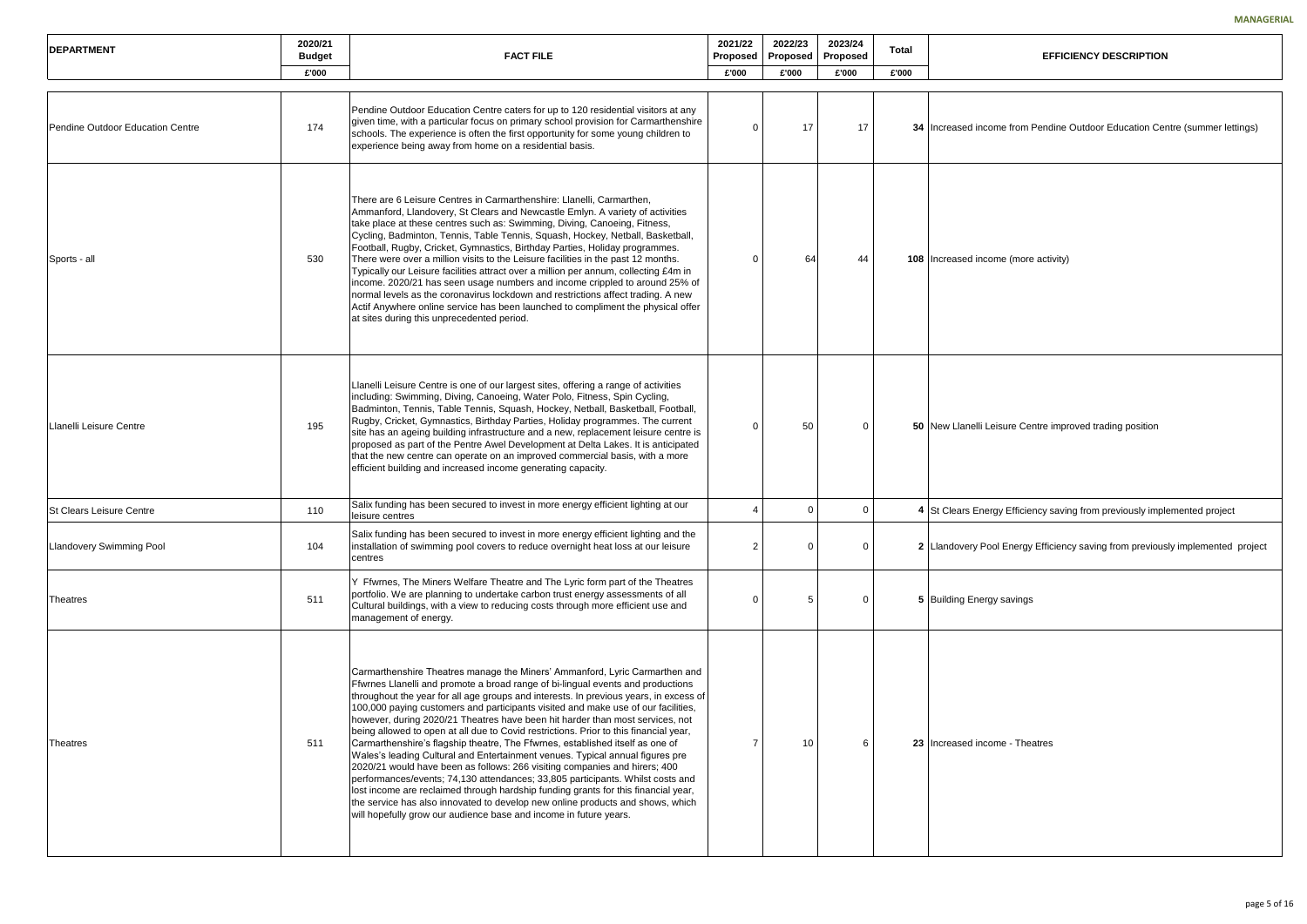t and cost efficiencies relating to stock and general operational costs

oment general savings around operational costs

ncome with additional marketing

| <b>IDEPARTMENT</b>      | 2020/21<br><b>Budget</b> | <b>FACT FILE</b>                                                                                                                                                                                                                                                                                                                                                                                                                                                                                                                                                                                                              | 2021/22<br>Proposed | 2022/23<br>Proposed | 2023/24<br>Proposed | <b>Total</b> |                 |
|-------------------------|--------------------------|-------------------------------------------------------------------------------------------------------------------------------------------------------------------------------------------------------------------------------------------------------------------------------------------------------------------------------------------------------------------------------------------------------------------------------------------------------------------------------------------------------------------------------------------------------------------------------------------------------------------------------|---------------------|---------------------|---------------------|--------------|-----------------|
|                         | £'000                    |                                                                                                                                                                                                                                                                                                                                                                                                                                                                                                                                                                                                                               | £'000               | £'000               | £'000               | £'000        |                 |
|                         |                          |                                                                                                                                                                                                                                                                                                                                                                                                                                                                                                                                                                                                                               |                     |                     |                     |              |                 |
| Libraries               | 2,544                    | Carmarthenshire libraries provide an extensive choice of books, DVDs, CDs,<br>online services, newspapers and magazines. With over half a million books on<br>offer between 3 regional, 13 branch and mobile libraries, the service offers<br>invaluable support and access to Carmarthenshire residents. Public access<br>computers and Wi-Fi are available at all libraries, and typically, the service issues<br>over 600,000 books per year. The mobile service provides a valuable outreach<br>services to rural parts of the County, linking up with various partners to deliver<br>public information services online. | 5                   |                     | $\Omega$            |              | 5 Procurement   |
| Arts                    | 118                      | Arts venues include Oriel Myrddin Art Gallery in Carmarthen, Y Gat in St. Clears<br>and the Dylan Thomas Boathouse, Laugharne                                                                                                                                                                                                                                                                                                                                                                                                                                                                                                 | 10                  | 10                  | 0                   |              | 20 Arts Develop |
| Dylan Thomas Boat House | 35                       | Arts venues include Oriel Myrddin Art Gallery in Carmarthen, Y Gat in St. Clears<br>and the Dylan Thomas Boathouse, Laugharne                                                                                                                                                                                                                                                                                                                                                                                                                                                                                                 | 0                   |                     |                     |              | 4 Increasing in |
| <b>Total Leisure</b>    |                          |                                                                                                                                                                                                                                                                                                                                                                                                                                                                                                                                                                                                                               | 43                  | 196                 | 69                  | 308          |                 |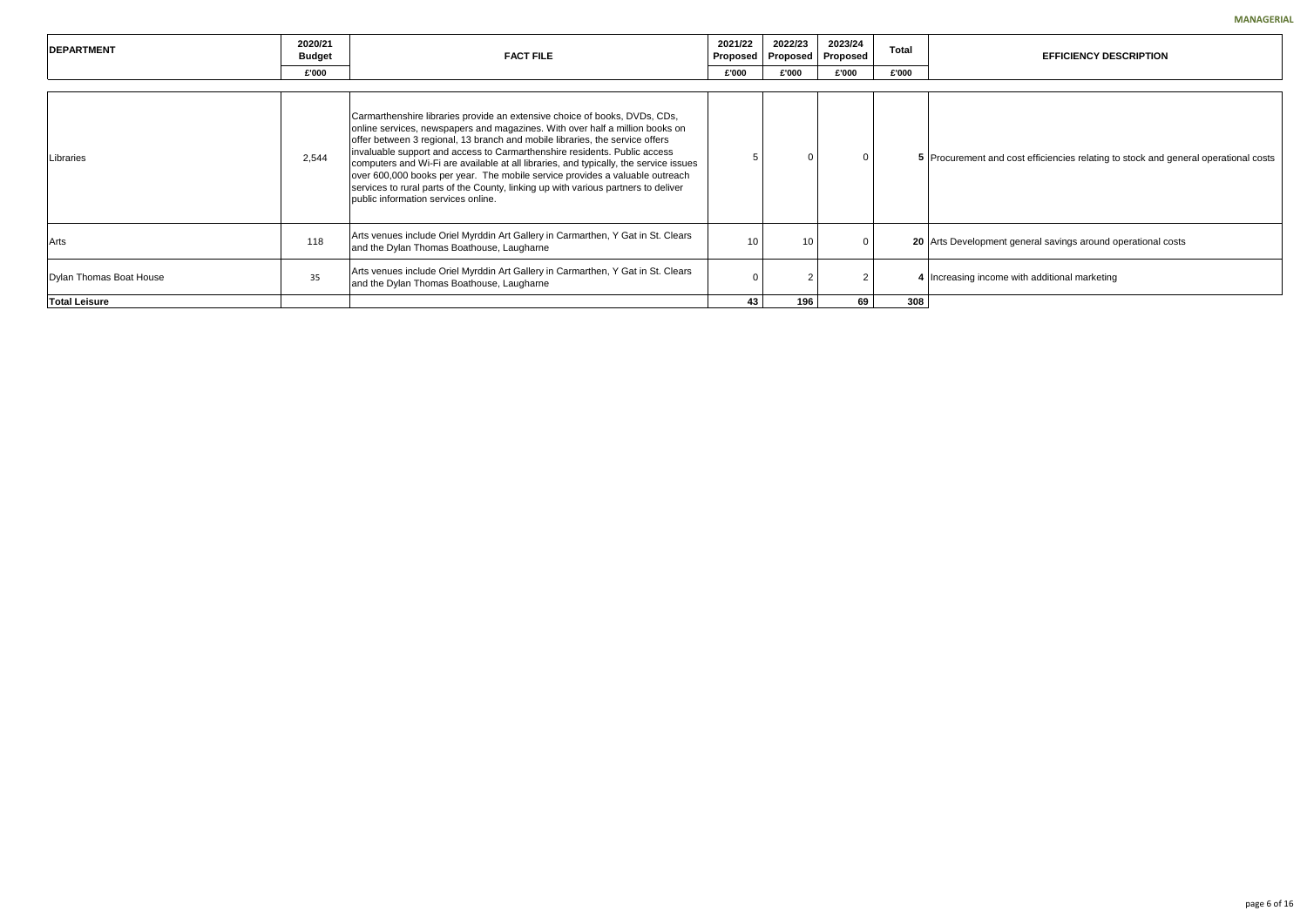ential placements by increasing the number of extra care new

buble handed domiciliary care packages to 18% by the end of 25.4% in 2018/19.

the percentage of clients exiting the Reablement Service with no package from 44% to 55% by the end of 2021/22 To extend the Bridging Service across the 3 Community Resource Teams: 75 service users per I receive this service

e number of clients receiving 4 or more calls a day by 11 per year er year

number of people with dementia receiving Fulfilled Lives service ch 2019) to 115 (March 2022)

I number of clients receiving domiciliary care packages of less than ek by 125 people (50%) in line with recommendations of Prof. Bolton the proportion of referrals receiving an Information, Assistance & me to 20%, currently this equates to an additional 74 people per me this is achieved by increments of 1% from July to March in Year i Year 2.

the proportion of referrals receiving a preventative service through additional 5 people per month. Assume this is achieved by f 5 people from July to March in Year 1; Maintain in Year 2 eferrals to Brokerage from an average of 95 per month to 90 per er starters) - To provide specialist continence advice for identified to reduce the need for the existing level of domiciliary care (i.e. all per day)

| <b>IDEPARTMENT</b><br>'IMEN | 2020/21<br><b>Budget</b> | <b>FACT FILF</b> | 2021/22<br>Proposeg | 2022/23<br>Proposed | 2023/24<br>Proposed | $\sim$<br>Tota |
|-----------------------------|--------------------------|------------------|---------------------|---------------------|---------------------|----------------|
|                             | £'000                    |                  | £'000               | £'000               | £'000               | £'000          |

Health issues with families that have been approved as Shared Lives Carers . <sup>82</sup> <sup>182</sup> <sup>100</sup> **<sup>364</sup>**Stepping down three individuals from residential care to a Shared Lives setting rox. £50k to £60k per individual

upported living and community options for learning/development lities as an alternative to residential college will save approx. £52k

| <b>Integrated Services</b>                                |        |                                                                                                                                                                                                                                                                                                                                                                                                                                                                                                                                                                                                                                                                                                                                                                                                                                                                                                                                                                                                                                                                                                                                                                                                                                                                                                                                                                                                                                                                                                                                                                                                                                                                                                                 |            |            |                |       |                                                                                                                                                                                                                                                                                                                                                                                                                                      |
|-----------------------------------------------------------|--------|-----------------------------------------------------------------------------------------------------------------------------------------------------------------------------------------------------------------------------------------------------------------------------------------------------------------------------------------------------------------------------------------------------------------------------------------------------------------------------------------------------------------------------------------------------------------------------------------------------------------------------------------------------------------------------------------------------------------------------------------------------------------------------------------------------------------------------------------------------------------------------------------------------------------------------------------------------------------------------------------------------------------------------------------------------------------------------------------------------------------------------------------------------------------------------------------------------------------------------------------------------------------------------------------------------------------------------------------------------------------------------------------------------------------------------------------------------------------------------------------------------------------------------------------------------------------------------------------------------------------------------------------------------------------------------------------------------------------|------------|------------|----------------|-------|--------------------------------------------------------------------------------------------------------------------------------------------------------------------------------------------------------------------------------------------------------------------------------------------------------------------------------------------------------------------------------------------------------------------------------------|
| Residential Placement - increased Extra Care<br>tenancies | 774    | Extra Care facilities provide supported accommodation as an alternative to a<br>residential care home placement. There are 4 extra care facilities (Cartref Cynnes,<br>Ty Dyffryn, Plas y Môr and Cwm Aur) for older people. A domiciliary care service is<br>provided to those tenants living in the Extra Care facilities who require care and<br>support. The aim of Extra Care is to avoid or delay the need for a residental care<br>placement. Residential care is provided in local authority and private sector care<br>homes for individuals who can no longer live independently in the community.<br>Depending on the nature of their needs, their placement may be made by the local<br>authority or jointly with the health board, or entirely by the health board if they<br>qualify for free continuing health care (CHC).                                                                                                                                                                                                                                                                                                                                                                                                                                                                                                                                                                                                                                                                                                                                                                                                                                                                       | 100        | $\Omega$   | $\overline{0}$ | 100   | Reduce reside<br>tenancies                                                                                                                                                                                                                                                                                                                                                                                                           |
| Domiciliary Care<br><b>Total Integrated Services</b>      | 13,329 | Domiciliary Care is provided to 1069 individuals in the county in 2019/20 (Older<br>people and people with physical disabilities). On average 11,630 hours per week<br>are delivered by in-house and independent domiciliary care agencies.<br>Around 251 individuals receive care from two carers (known as "double handed"<br>care).<br>In 2019/20, there were 174 individuals who receive a large package of care<br>involving 4 calls per day.<br>Fulfilled Lives is a model of domiciliary care which has been developed for<br>individuals living with dementia which has demonstrated that the service can<br>maintain people living at home for longer than traditional domiciliary care. In<br>2019/20 there were 63 individuals receiving this service in some parts of the<br>county, and the plan is to expand the service to cover the entire county.<br>- The Reablement Service provides short term domiciliary care. The number of<br>clients who received Reablement in 2019/20 was 530 and 55% leave the service<br>with no long term care package.<br>Information, Advice and Assistance (IAA) and the Carmarthenshire United<br>Support Project (CUSP) are both preventative services which support individuals<br>to maintain their independence without the need for statutory social services. By<br>increasing the proportion of referrals that go through IAA or CUSP, it reduces the<br>demand on statutory services.<br>- The specialist Continence service has been established within Community<br>Nursing. By providing the right continence products to meet the individual's<br>continence needs, it is possible to reduce the number of visits per day of<br>domiciliary care. | 218<br>318 | 912<br>912 | 849<br>849     | 2,079 | -To reduce do<br>2021/22 from:<br>-To increase tl<br>long term care<br><b>Bridging Servi</b><br>quarter would<br>-To reduce the<br>approx. 1% pe<br>-To increase n<br>1,979 $\vert$ from 39 (Marck<br>To reduce the<br>5 hours a wee<br>-To increase tl<br>Advice outcom<br>month). Assun<br>1; Maintain in<br>-To increase tl<br>CUSP by an a<br>increments of<br>- To reduce re<br>month (5 fewe<br>service users<br>reduce one ca |

#### **Adult Social Care**

| <b>Shared Lives</b> | 834   | Shared Lives provides placements for individuals with Learning Disability or Mental<br>Health issues with families that have been approved as Shared Lives Carers.       | 82 | 182 | 100 | $364$ Stepping dow<br>will save appro                   |
|---------------------|-------|--------------------------------------------------------------------------------------------------------------------------------------------------------------------------|----|-----|-----|---------------------------------------------------------|
| College Placement   | 6,525 | A number of young people with a Learning Disability are accommodated in<br>residential colleges where they live and undertake learning programmes and day<br>activities. | 0  | 52  | 52  | Provision of so<br>104 / day opportun<br>ber individual |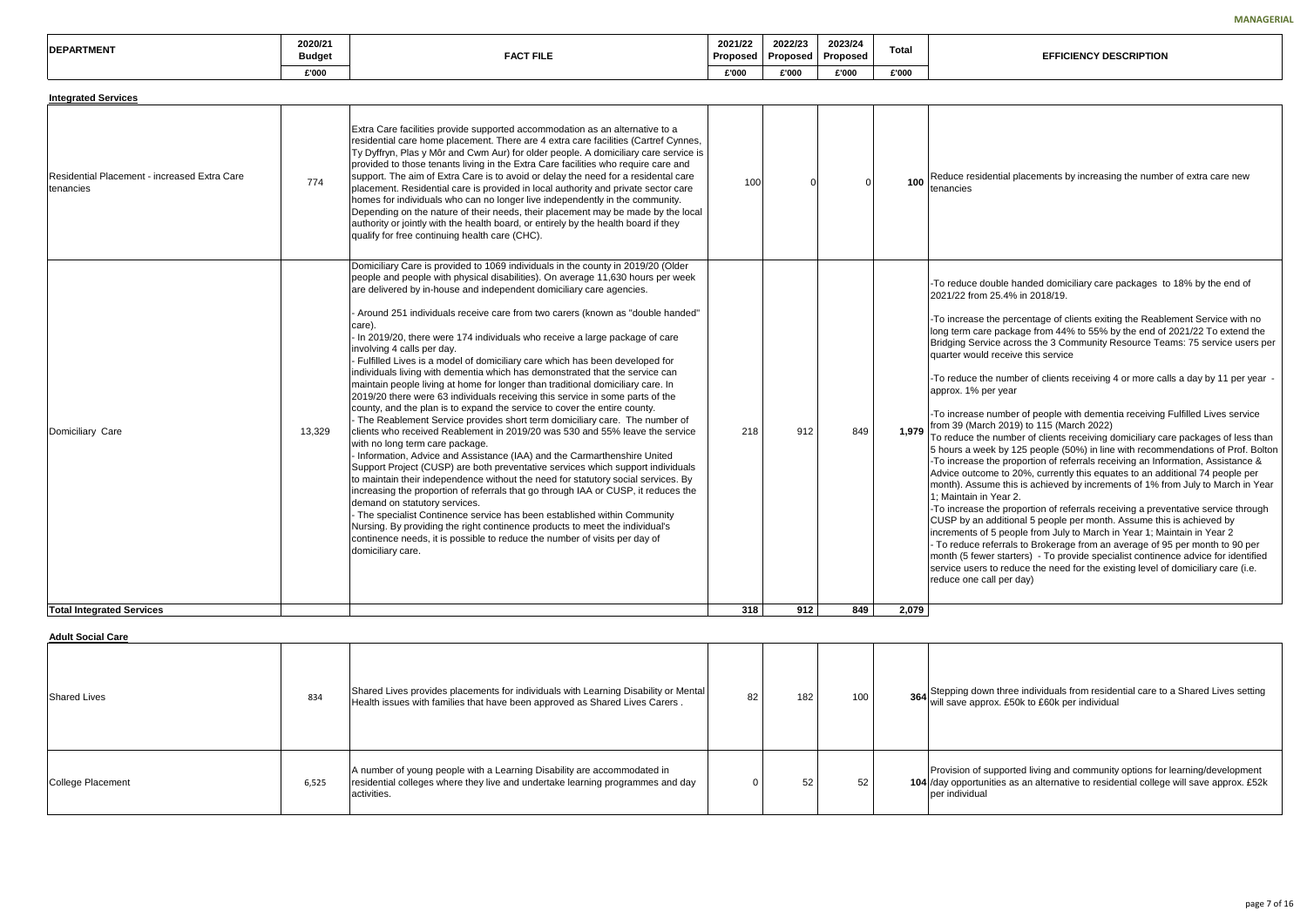|         |                              |                                     |                | <b>MANAGERI</b>                                                                                                                                                                                                                                                                                                                                               |
|---------|------------------------------|-------------------------------------|----------------|---------------------------------------------------------------------------------------------------------------------------------------------------------------------------------------------------------------------------------------------------------------------------------------------------------------------------------------------------------------|
| 2<br>ed | 2022/23<br>Proposed<br>£'000 | 2023/24<br><b>Proposed</b><br>£'000 | Total<br>£'000 | <b>EFFICIENCY DESCRIPTION</b>                                                                                                                                                                                                                                                                                                                                 |
|         |                              |                                     |                |                                                                                                                                                                                                                                                                                                                                                               |
| 23      | 105                          | 82                                  |                | Reviewing high cost placements and decreasing levels of support to promote<br>210 independence and enhance daily living skills will result in cost savings e.g.<br>reduction of 20 individual packages $x$ 5hrs $x$ £20 per hour = £105k                                                                                                                      |
| 00      | 300                          | 200                                 | 700            | Review packages of care and collaborate with commissioned services to promote<br>independence, facilitate progression pathways and step down options whilst<br>continuing to meet eligible need. To develop a sustainable accommodation<br>market and to maximise collaborative funding opportunities with health partners.                                   |
| 60      | 150                          | 95                                  | 305            | De-registering independent residential settings to supported living, saving<br>approximately £30k per individual per annum                                                                                                                                                                                                                                    |
| 75      | 50                           | 0                                   |                | The service is exploring potential innovative models for Direct Payments such as<br>125 citizen directed cooperatives which could result in a more cost effective use of<br>DP.                                                                                                                                                                               |
| 45      | 45                           | 0                                   | 90             | As part of management restructure and reconfiguration of services, reduction in<br>some management posts.                                                                                                                                                                                                                                                     |
| 30      | 30                           | 0                                   |                | Reduction of third party payments by operating Releasing Time to Care approach<br>within day services which trains staff to be able to maximise the use of assistive<br>60 technology, subsequently reducing the number of staff required to safely<br>undertake moving and handling of individuals . This will reduce costs in relation to<br>this activity. |
| 50      | 50                           | 0                                   | 100            | Reviewing models of in house respite, staffing structures and collaboration with<br>health to increase the respite offer, thus avoiding high cost independent provision                                                                                                                                                                                       |
| 50      | 50                           | 0                                   |                | As part of day service provision, the buildings will provide for those with most<br>100 complex needs, thus reducing the reliance on external providers for day provision<br>for those with complex needs.                                                                                                                                                    |
|         |                              |                                     |                |                                                                                                                                                                                                                                                                                                                                                               |

Care - delivering more care hours as a result of better rostering, sickness rates and ensuring vacancies are filled

| <b>DEPARTMENT</b>                                            | 2020/21<br><b>Budget</b> | <b>FACT FILE</b>                                                                                                                                                                                                                                                                                                                                                                                                                                                                                                                                                                                                                                 | 2021/22<br>Proposed | 2022/23<br>Proposed | 2023/24<br><b>Proposed</b> | Total | <b>EFFICIENCY DESCRIPTION</b>                                                                                                                                                                                                                                  |
|--------------------------------------------------------------|--------------------------|--------------------------------------------------------------------------------------------------------------------------------------------------------------------------------------------------------------------------------------------------------------------------------------------------------------------------------------------------------------------------------------------------------------------------------------------------------------------------------------------------------------------------------------------------------------------------------------------------------------------------------------------------|---------------------|---------------------|----------------------------|-------|----------------------------------------------------------------------------------------------------------------------------------------------------------------------------------------------------------------------------------------------------------------|
|                                                              | £'000                    |                                                                                                                                                                                                                                                                                                                                                                                                                                                                                                                                                                                                                                                  | £'000               | £'000               | £'000                      | £'000 |                                                                                                                                                                                                                                                                |
| <b>Right Sizing Supported Living</b>                         | 7,608                    | Supported living is provided for those individuals with a Learning Disability or<br>Mental Health who need support with daily living tasks to remain in the community.<br>Support is provided from staff in the setting which can range from a few hours to<br>24/7 in some circumstances. Promoting independence is a key aspect of<br>supported living                                                                                                                                                                                                                                                                                         | 23                  | 105                 | 82                         |       | Reviewing high cost placements and decreasing levels<br>210 independence and enhance daily living skills will result<br>reduction of 20 individual packages x 5hrs x £20 per ho                                                                                |
| <b>Right Sizing Residential</b>                              | 6,525                    | People may move into a residential home because their health has deteriorated or<br>is so severe they are unable to look after themselves without 24/7 support, they<br>are living with families who no longer able to support them or there are not<br>alternative accommodation options. Some homes offer short term stays, but<br>generally they provide long term accommodation. Approximately 200 individuals<br>are accommodated in residential accommodation, a key objective for the service is<br>to reduce the numbers in residential care, increase the range of alternatives and<br>promote choice and independence for individuals. | 200                 | 300                 | 200                        |       | Review packages of care and collaborate with commiss<br>independence, facilitate progression pathways and step<br>700 continuing to meet eligible need. To develop a sustainal<br>market and to maximise collaborative funding opportuni                       |
| De-registration of Residential                               | 6,525                    | Over the last year we have been working with several providers to maximise the<br>independence of individuals in residential settings. As a result a number of<br>residential providers are changing their settings to provide supported living which<br>promotes independence and results in improved outcomes for those individuals.                                                                                                                                                                                                                                                                                                           | 60                  | 150                 | 95                         |       | 305 De-registering independent residential settings to suppo<br>approximately £30k per individual per annum                                                                                                                                                    |
| Direct Payments - Remodel                                    | 3,211                    | If individuals have been assessed as needing social services support they have<br>the option of asking for a Direct Payment to purchase the care and support instead<br>of receiving the support arranged by the local council.                                                                                                                                                                                                                                                                                                                                                                                                                  | 75                  | 50                  |                            |       | The service is exploring potential innovative models for<br>125 citizen directed cooperatives which could result in a mo<br>DP.                                                                                                                                |
| Staffing                                                     | 344                      | In line with the modernisation of services the division has been undertaking a<br>management and staffing restructure to ensure that we have the right number and<br>appropriate skill set to deliver the new models of service                                                                                                                                                                                                                                                                                                                                                                                                                  | 45                  | 45                  |                            |       | 90 As part of management restructure and reconfiguration<br>some management posts.                                                                                                                                                                             |
| Releasing Time to care in-house DC                           | 5,025                    | A number of young people in our Learning Disability service are supported by two<br>or three (in some circumstances) staff in relation to moving and handling activity.<br>Currently independent providers are also commissioned to support this.                                                                                                                                                                                                                                                                                                                                                                                                | 30                  | 30                  |                            |       | Reduction of third party payments by operating Releasir<br>within day services which trains staff to be able to maxir<br>60 technology, subsequently reducing the number of staff<br>undertake moving and handling of individuals. This will<br>this activity. |
| Reduce reliance on external providers of complex<br>Respite  | 6,525                    | Respite care is provided for individuals with a Learning Disability by a number of<br>external providers. A priority for the division is to increase the in-house options for<br>respite which will be more cost effective and provide individuals and carers with<br>more choice and control in relation to respite options.                                                                                                                                                                                                                                                                                                                    | 50                  | 50                  |                            |       | 100 Reviewing models of in house respite, staffing structure<br>health to increase the respite offer, thus avoiding high of                                                                                                                                    |
| Reduce reliance on external providers of complex<br>Day Care | 5,025                    | Day services are provided for individuals with a Learning Disability by a number of<br>external providers, particularly those with the most complex needs. The vision for<br>the in-house day service is that our building based service will cater for those with<br>the most complex needs, thus reducing the reliance on external provisions.                                                                                                                                                                                                                                                                                                 | 50                  | 50                  | $\Omega$                   |       | As part of day service provision, the buildings will provid<br>100 complex needs, thus reducing the reliance on external<br>for those with complex needs.                                                                                                      |
| Domiciliary Care (in-house)                                  | 7,514                    | Domiciliary Care Services, also known as Homecare, provide practical or personal<br>care for someone in their own home. This could be because health or mobility is<br>declining, or a person may have been in hospital or they have a long term health<br>condition. The in-house service currently provides around 35% of the market and<br>provides over 4,500 hours of care every week to over 400 service users.                                                                                                                                                                                                                            | 50                  | 100                 | 50                         |       | 200 Domiciliary Care - delivering more care hours as a resul<br>reduction in sickness rates and ensuring vacancies are                                                                                                                                         |
| <b>Total Adult Social Care</b>                               |                          |                                                                                                                                                                                                                                                                                                                                                                                                                                                                                                                                                                                                                                                  | 665                 | 1,114               | 579                        | 2,358 |                                                                                                                                                                                                                                                                |

**Homes & Safer Communities**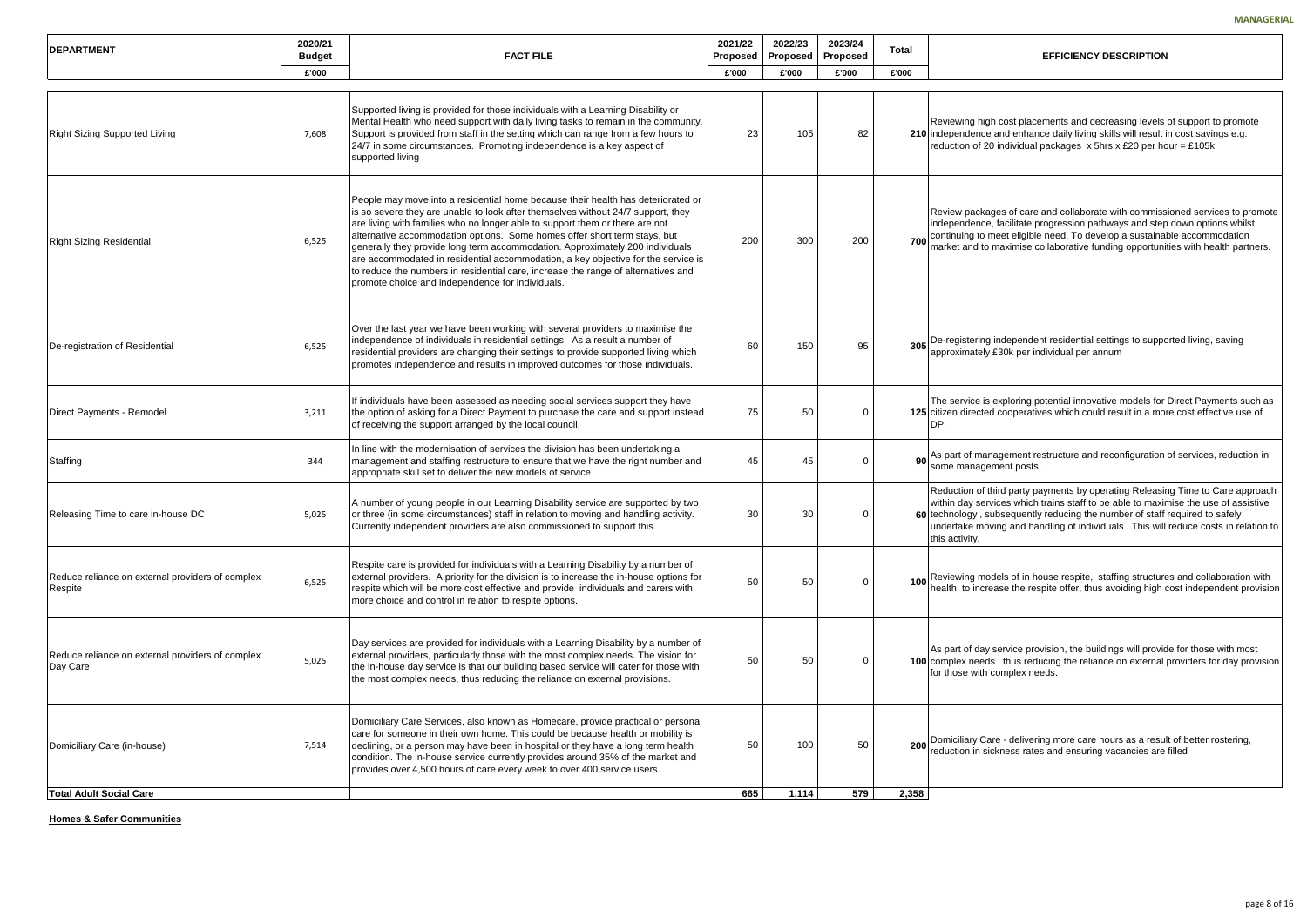come as a result of pro-active work carried out by our newly created *vestigation Unit.* 

come as a result of pro-active work carried out by our newly created  $\nu$ estigation Unit. Additional £100k saving above original target

| <b>IDEPARTMENT</b>                         | 2020/21<br><b>Budget</b> | 2021/22<br><b>FACT FILE</b><br>Proposed                                                                                                                                                                                                                                                                                                                                                                                                                  |       |          | 2023/24<br>Proposed | <b>Total</b> |                                         |
|--------------------------------------------|--------------------------|----------------------------------------------------------------------------------------------------------------------------------------------------------------------------------------------------------------------------------------------------------------------------------------------------------------------------------------------------------------------------------------------------------------------------------------------------------|-------|----------|---------------------|--------------|-----------------------------------------|
|                                            | £'000                    |                                                                                                                                                                                                                                                                                                                                                                                                                                                          | £'000 | £'000    | £'000               | £'000        |                                         |
| Financial Investigator                     | $-239$                   | A Financial Investigation Team has been set up to investigate illegal trading<br>activity across the County, including on-line. Where illegal activity has been proved<br>through the Court system we also implement the Proceeds of Crime legislation<br>(POCA) that means we keep any profits that are made from this illegal activity are<br>returned to a variety of statutory agencies. Any individual who has lost out can also<br>be re-imbursed. | 50    | 50       |                     |              | Additional inc<br><b>Financial Inve</b> |
| Financial Investigator - additional saving | $-239$                   | A Financial Investigation Team has been set up to investigate illegal trading<br>activity across the County, including on-line. Where illegal activity has been proved<br>through the Court system we also implement the Proceeds of Crime legislation<br>(POCA) that means we keep any profits that are made from this illegal activity are<br>returned to a variety of statutory agencies. Any individual who has lost out can also<br>be re-imbursed. | 100   | $\Omega$ | $\Omega$            | 100          | Additional inc<br><b>Financial Inve</b> |
| <b>Total Homes &amp; Safer Communities</b> |                          |                                                                                                                                                                                                                                                                                                                                                                                                                                                          | 150   | 50       |                     | 200          |                                         |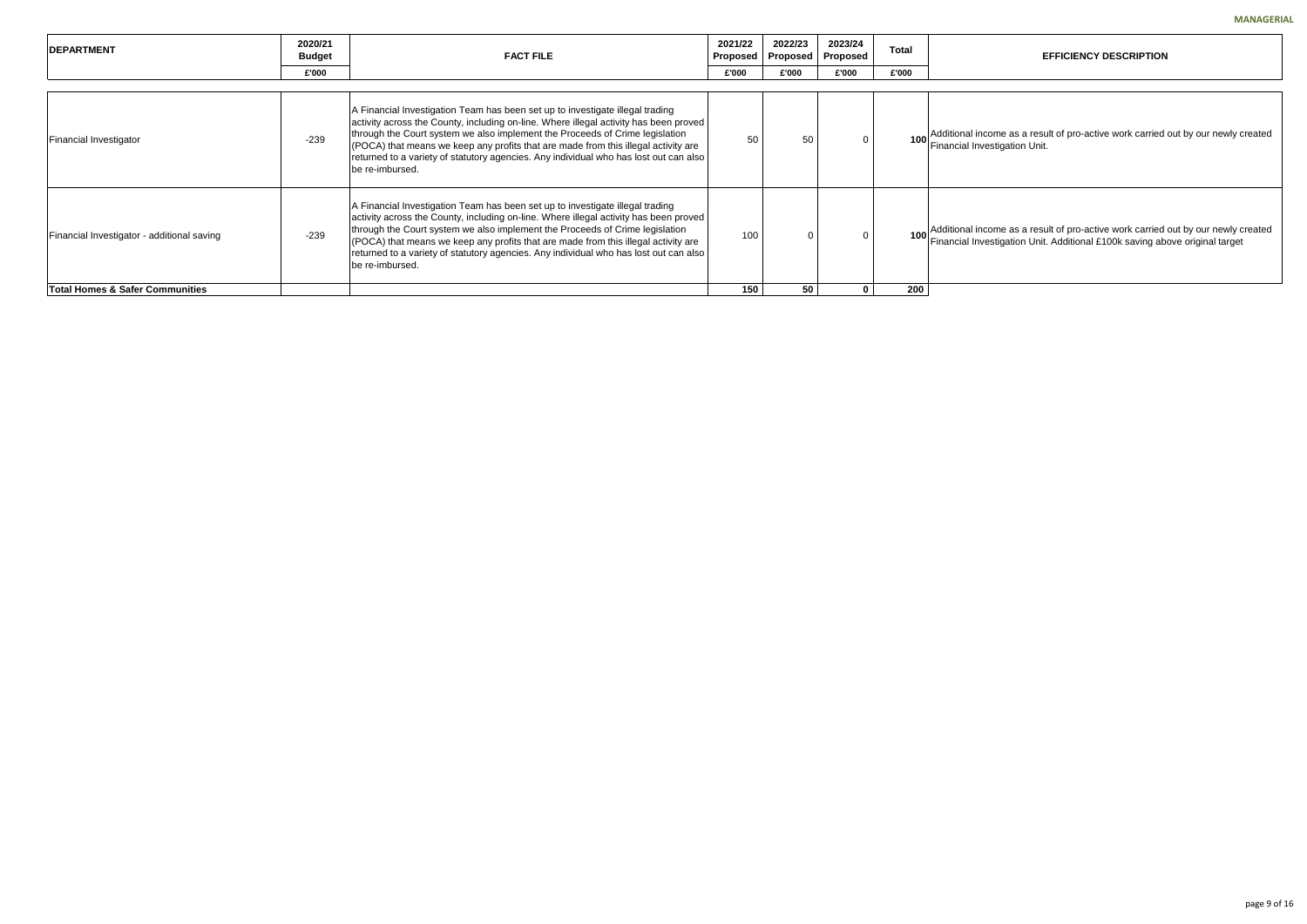| <b>IDEPARTMENT</b> | 2020/21<br><b>Budget</b> | <b>FACT FILE</b> | 2021/22<br>Proposed | 2022/23<br>Proposed | 2023/24<br>Proposed | Tota. | <b>EFFICIENCY DESCRIPTION</b> |
|--------------------|--------------------------|------------------|---------------------|---------------------|---------------------|-------|-------------------------------|
|                    | £'000                    |                  | £'000               | £'000               | £'000               | £'000 |                               |

| <b>Support Services</b>              |       |                                                                                                                                                                                                                                                                      |       |                 |              |       |                                                                                                                                        |
|--------------------------------------|-------|----------------------------------------------------------------------------------------------------------------------------------------------------------------------------------------------------------------------------------------------------------------------|-------|-----------------|--------------|-------|----------------------------------------------------------------------------------------------------------------------------------------|
| Support Services                     | 2,127 | The service provides business support for Social Care. The functions include<br>payment of creditors, management of transport and premises; the assessment and<br>collection of income for residential and non residential services; and general<br>business support | 34    | 26              | $\Omega$     |       | 60 Rationalisation of staffing structure with the Business Support Unit                                                                |
| <b>Support Services</b>              | 2,127 | The service provides business support for Social Care. The functions include<br>payment of creditors, management of transport and premises; the assessment and<br>collection of income for residential and non residential services; and general<br>business support | 6     |                 | $\Omega$     |       | 12 Reduction in Supplies and Services budgets, by reducing postage<br>costs.                                                           |
| Support Services - additional saving | 2,127 | The service provides business support for Social Care. The functions include<br>payment of creditors, management of transport and premises; the assessment and<br>collection of income for residential and non residential services; and general<br>business support | 9     |                 | $\Omega$     |       | Reduction in Supplies and Services budgets, by reducing postage<br>costs. Additional £9k saving above original target                  |
| Support Services                     | 1,424 | The service provides business support for Social Care. The functions include<br>payment of creditors, management of transport and premises; the assessment and<br>collection of income for residential and non residential services; and general<br>business support | 18    |                 | $\Omega$     |       | 18 Review of Transport for service users, making better use of the bu<br>and increasing contracted-in work                             |
| Support Services - additional saving | 1,424 | The service provides business support for Social Care. The functions include<br>payment of creditors, management of transport and premises; the assessment and<br>collection of income for residential and non residential services; and general<br>business support | 25    |                 | $\Omega$     |       | 25 Review of Transport for service users, making better use of the bu and increasing contracted-in work Additional £25k saving above o |
| <b>Total Support Services</b>        |       |                                                                                                                                                                                                                                                                      | 92    | 32 <sub>2</sub> | $\mathbf{0}$ | 124   |                                                                                                                                        |
| <b>Communities Total</b>             |       |                                                                                                                                                                                                                                                                      | 1,268 | 2,304           | 1,497        | 5,069 |                                                                                                                                        |

|                               |                     |                            |              | <b>MANAGERIA</b>                                                                                                                                                   |
|-------------------------------|---------------------|----------------------------|--------------|--------------------------------------------------------------------------------------------------------------------------------------------------------------------|
| $\overline{\mathbf{2}}$<br>ed | 2022/23<br>Proposed | 2023/24<br><b>Proposed</b> | <b>Total</b> | <b>EFFICIENCY DESCRIPTION</b>                                                                                                                                      |
|                               | £'000               | £'000                      | £'000        |                                                                                                                                                                    |
|                               |                     |                            |              |                                                                                                                                                                    |
| 34                            | 26                  | 0                          |              | 60 Rationalisation of staffing structure with the Business Support Unit                                                                                            |
| 6                             | 6                   | 0                          | 12           | Reduction in Supplies and Services budgets, by reducing postage and printing<br>costs.                                                                             |
| 9                             | 0                   | 0                          | 9            | Reduction in Supplies and Services budgets, by reducing postage and printing<br>costs. Additional £9k saving above original target                                 |
| 18                            | 0                   | 0                          | 18           | Review of Transport for service users, making better use of the buses available,<br>and increasing contracted-in work                                              |
| 25                            | 0                   | 0                          | 25           | Review of Transport for service users, making better use of the buses available,<br>and increasing contracted-in work Additional £25k saving above original target |
| 92                            | 32                  | 0                          | 124          |                                                                                                                                                                    |
|                               |                     |                            |              |                                                                                                                                                                    |
| 8                             | 2,304               | 1,497                      | 5,069        |                                                                                                                                                                    |
|                               |                     |                            |              |                                                                                                                                                                    |
| 0                             | 22                  | 40                         | 62           | Realignment of the Business Support Team delayed - all dependent on system<br>developments to enable more efficient processes.                                     |
| $\mathbf 0$                   | 22                  | 40                         | 62           |                                                                                                                                                                    |
|                               |                     |                            |              |                                                                                                                                                                    |
|                               |                     |                            |              |                                                                                                                                                                    |

ces increase planned April 2020, but effected January 2021. ne is vulnerable due to the economic impact of COVID19, we can t income will reduce for the next 12 - 24 months. The charges will approved but income will fall overall. It is difficult to predict the longif covid on town centres and therefore parking income.

Cease gritting of Car Parks - there is no statutory obligation to grit car parks. Given the constraint on resources the Authority will be unable to continue with this ever, the Authority will continue to grit in surgery car parks. An £100k was approved in 20/21 but only £37k is deliverable therefore the palance of  $£63k$  will be found in 23/24 .

plant and tool inventory

#### **Environment**

#### **Business Support and Performance**

| Business Support review                                | 1,683 | A further review of the departmental business support function will be undertaken<br>during the next 3 years but this is dependent on system developments to enable<br>more efficient processes. |  | 40 I |    | <b>IRealignment</b><br>development |
|--------------------------------------------------------|-------|--------------------------------------------------------------------------------------------------------------------------------------------------------------------------------------------------|--|------|----|------------------------------------|
| <b>Total Business Support and Performance division</b> |       |                                                                                                                                                                                                  |  | 40   | 62 |                                    |

#### **Highways & Transport**

| <b>Parking Services</b> | (E1, 226) | The County Council provides off street car parking facilities in towns and villages<br>to support the expeditious movement of traffic to enable town centres to function.<br>Parking supports these wider transport policy objectives and enables the authority<br>to maintain highway and public transport services. There are 57 car parks across<br>the county.  |    | 125 | Parking servic<br>Parking incom<br>125 anticipate that<br>increase as a<br>term impact of |
|-------------------------|-----------|---------------------------------------------------------------------------------------------------------------------------------------------------------------------------------------------------------------------------------------------------------------------------------------------------------------------------------------------------------------------|----|-----|-------------------------------------------------------------------------------------------|
| <b>Parking Services</b> | (E1, 226) | The County Council provides off street car parking facilities in towns and villages<br>to support the expeditious movement of traffic to enable town centres to function.<br>Parking supports these wider transport policy objectives and enables the authority<br>to maintain highway and public transport services. There are 57 car parks across<br>the county.  |    | 63  | Cease gritting<br>Given the con<br>63 Service, Howe<br>efficiency of £<br>the remaining   |
| Highways - operational  | 535       | Carmarthenshire has the second largest highway network in Wales (3482 Km of<br>highway) and is more than double the Welsh average of 1578km. We have the<br>third highest traffic volume in Wales - in 2018 the wales average was 1.33 billion<br>vehicle km/per year and Carmarthenshire were third at 2.06 billion (Cardiff 3.0 and<br>RCT at 2.15 were highest). | 10 |     | 10 Reduce light p                                                                         |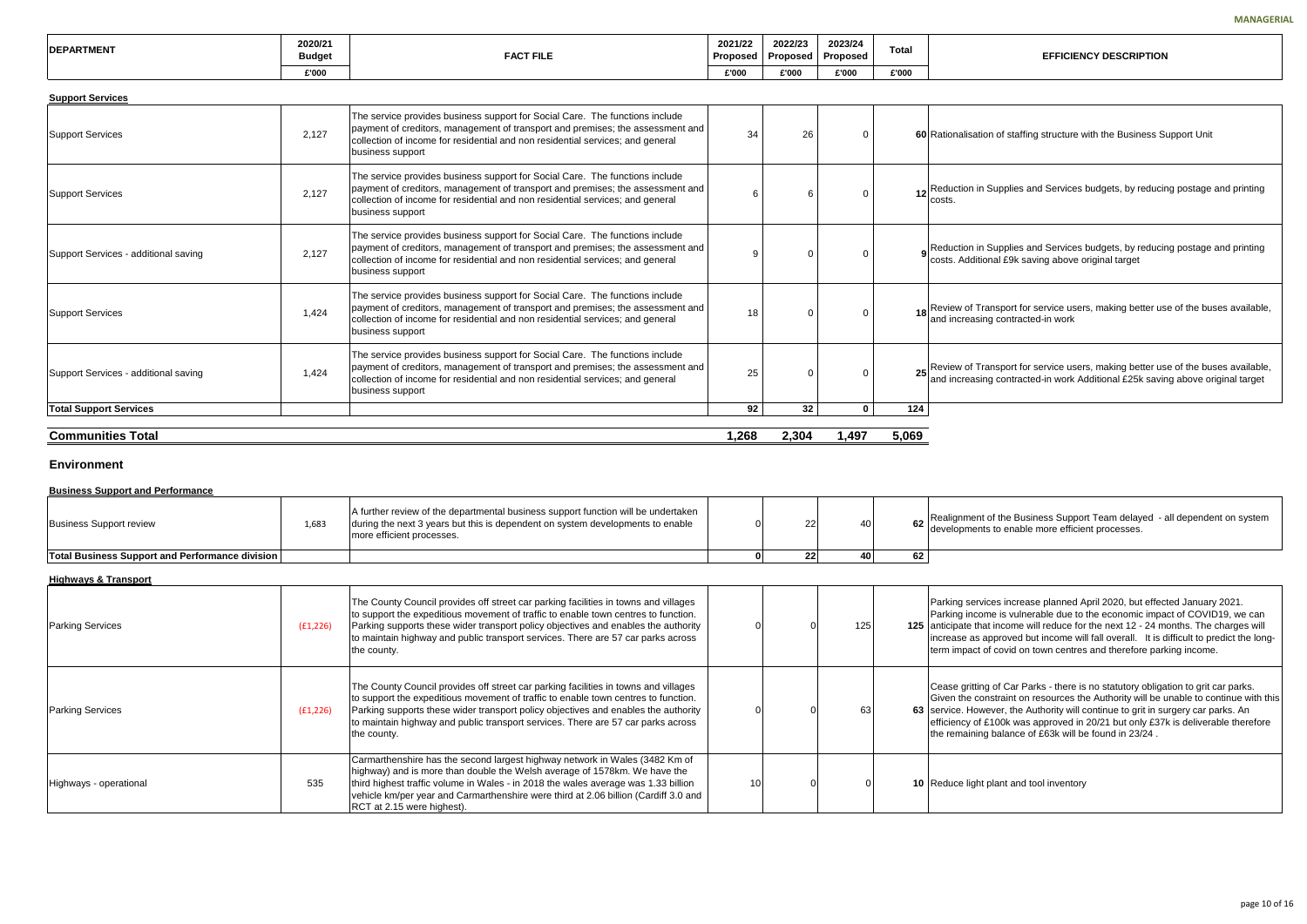Gulley Cleansing Operation - detailed intelligence on gulley e has been gathered to enable the service to prioritise the cleansing

Winter Maintenance Operation - routes will be reviewed and reduced he reduction in expenditure.

ne Mechanical Sweeping - the routine highways sweeping function nd only be provided on a reactive basis to cover emergency spills safety of the highway.

osts for fallen trees on highway - the proposal is to recover costs from for the costs incurred in clearing trees that have fallen on the

on Centre Management Budget (Minor structural works, paved areas, eet furniture) - Savings delivered through reduction in proactive e work by moving to reactive repairs in town centres.

neral Maintenance Budget - subject to the financial position remaining the service will be forced to further reduce the level of general e work.

| <b>DEPARTMENT</b>                   | 2020/21<br><b>Budget</b> | <b>FACT FILE</b>                                                                                                                                                                                                                                                                                                                                                                                                                                                                                                                                                                                                                                                                                                                                                                                                                                                                                                                                                                                                                                                                                                                                                                                      | 2021/22<br>Proposed | 2022/23<br>Proposed | 2023/24<br>Proposed | Total |                                                        |
|-------------------------------------|--------------------------|-------------------------------------------------------------------------------------------------------------------------------------------------------------------------------------------------------------------------------------------------------------------------------------------------------------------------------------------------------------------------------------------------------------------------------------------------------------------------------------------------------------------------------------------------------------------------------------------------------------------------------------------------------------------------------------------------------------------------------------------------------------------------------------------------------------------------------------------------------------------------------------------------------------------------------------------------------------------------------------------------------------------------------------------------------------------------------------------------------------------------------------------------------------------------------------------------------|---------------------|---------------------|---------------------|-------|--------------------------------------------------------|
|                                     | £'000                    |                                                                                                                                                                                                                                                                                                                                                                                                                                                                                                                                                                                                                                                                                                                                                                                                                                                                                                                                                                                                                                                                                                                                                                                                       | £'000               | £'000               | £'000               | £'000 |                                                        |
| Highways - Gulley cleansing         | 400                      | The lifespan of our highway network is greatly influenced by having a good system<br>of drainage to take surface water off the road and this also has important highway<br>safety benefit. In the urban areas there will normally be a system of road gullies<br>with connecting carrier pipes taking surface water to the nearest available<br>watercourse. In the rural areas the drainage system will be a combination of road<br>gullies and grips (channels through the highway verge) which are often connected<br>to roadside ditches and again normally discharge to the nearest available<br>watercourse. Around the highway network we currently have over 55,000 road<br>gullies which we clean annually on a scheduled basis. Similarly, our aim is to recut<br>grips on an annual basis prior to the winter season.                                                                                                                                                                                                                                                                                                                                                                      | 70                  |                     |                     |       | Rationalise G<br>70 performance<br>frequency.          |
| Highways - winter gritting          | 850                      | Carmarthenshire has the second largest highway network in Wales and when<br>winter conditions are forecast, pre-salting of our primary network is undertaken<br>ahead of freezing temperatures to ensure the County continues to function.<br>Fulfilling our duty (Highways Act 1980 S41 (1A)) to ensure, as far as is reasonably<br>practicable, that safe passage along the highway is not endangered by snow or ice<br>can be challenging when the timeframe for treatment is often limited. Weather<br>conditions across the County are varied due to our location and topography and<br>are not entirely predictable. To achieve this we focus on treating a Primary<br>Network of approximately 1,040km of Carmarthenshire's roads, which equates to<br>around 30% of the entire network including Trunk roads. Approximately 24%<br>(836km) of the County road network is gritted as part of this Primary Network. The<br>Primary Network includes Trunk and Primary Routes, Principal Roads leading to<br>important locations and facilities and key operational routes such as:- Hospitals<br>and Ambulance Stations, Fire Stations, Police Stations, key Bus Routes, Schools<br>& Colleges. | 23                  | 23                  |                     | 46    | Rationalise V<br>to achieve the                        |
| Highways - Mechanical road sweeping | 161                      | Mechanical road sweeping is a preventative maintenance measure to minimise<br>impact of debris on drainage systems. The maintenance regime was reduced by<br>fifty percent following the budget reduction in 2020/21. A further reduction next<br>year will require the service to move to one of reactive response with no<br>preventative maintenance.                                                                                                                                                                                                                                                                                                                                                                                                                                                                                                                                                                                                                                                                                                                                                                                                                                              | 93                  |                     | 0                   |       | Cease routine<br>93 will cease an<br>affecting the     |
| Highways - fallen trees             | 0                        | The highway network is extensive covering urban and rural areas. The highway<br>network is bordered by green landscape and trees that have matured over many<br>years.                                                                                                                                                                                                                                                                                                                                                                                                                                                                                                                                                                                                                                                                                                                                                                                                                                                                                                                                                                                                                                | 15                  |                     |                     |       | Recharge cos<br>15 landowners fo<br>highway.           |
| Highways - town centre management   | 19                       | General maintenance of town centre highway infrastructure pedestrianised areas.<br>High winds and general decay can cause trees to fall from private land onto the<br>highway. Trees adjacent to the highway on private land are a landowner<br>responsibility. Where trees fall and an emergency response is required it is<br>proposed that a charge will be levied against the landowner.                                                                                                                                                                                                                                                                                                                                                                                                                                                                                                                                                                                                                                                                                                                                                                                                          |                     |                     | 19                  |       | <b>Reduce Towi</b><br>19 bollards, stre<br>maintenance |
| Highways                            | 365                      | Carmarthenshire has the second largest highway network in Wales (3482 Km of<br>highway) and is more than double the Welsh average of 1578km. We have the<br>third highest traffic volume in Wales - in 2018 the wales average was 1.33 billion<br>vehicle km/per year and Carmarthenshire were third at 2.06 billion (Cardiff 3.0 and<br>RCT at 2.15 were highest).Our 3500km highway network is subject to many<br>external influences which cause the asset to deteriorate such as weather impacts<br>and traffic loading. There is a backlog of carriageway maintenance works in<br>Carmarthenshire equating to £36 million                                                                                                                                                                                                                                                                                                                                                                                                                                                                                                                                                                        |                     | 30                  |                     |       | Reduce Gene<br>30 unchanged th<br>maintenance          |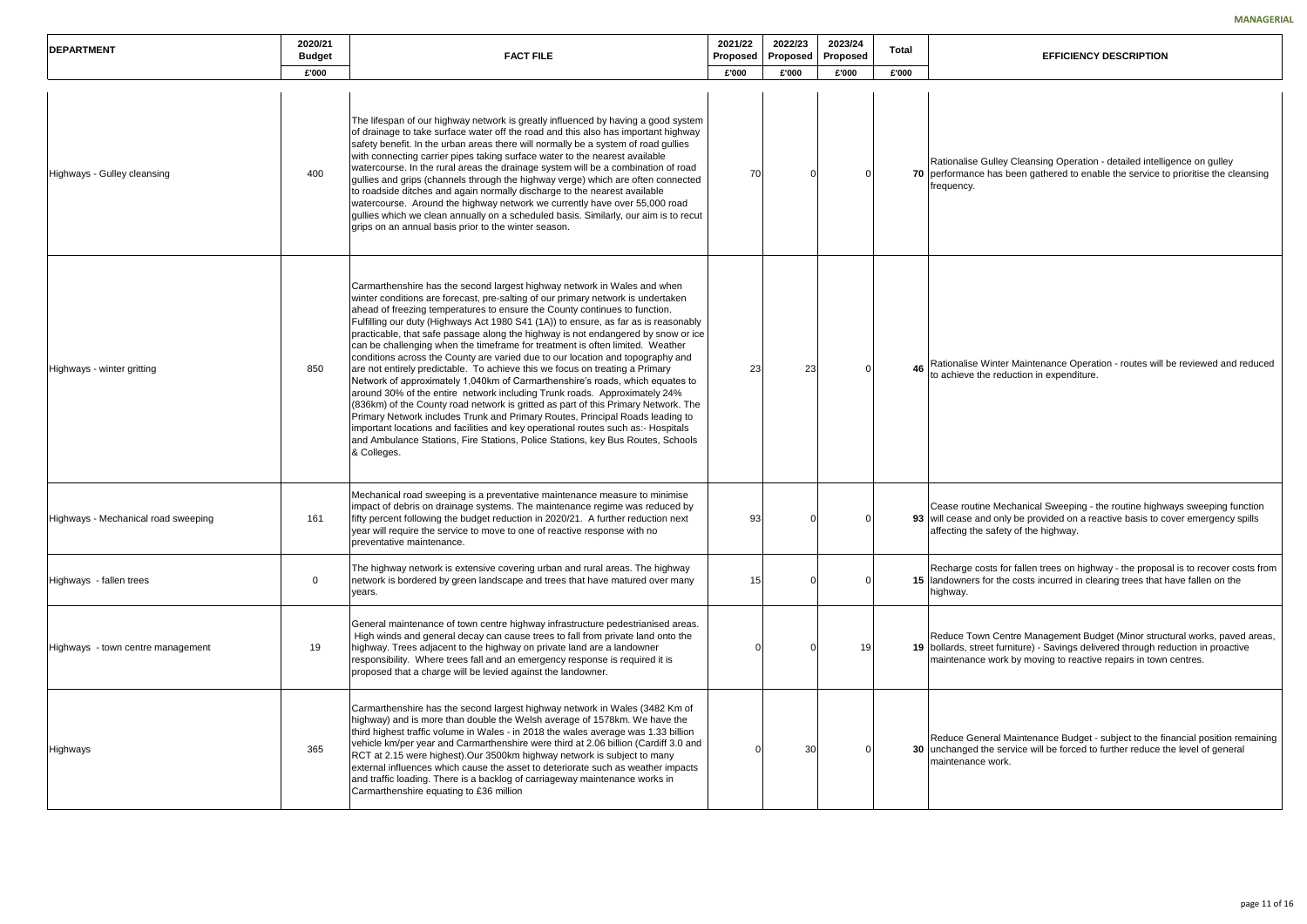face Dressing & Pre SD Patching (Offset to Capital) . The proposal is venue spend on surface dressing and patching through offsetting apital spend, subject to a sufficient allocation of capital budget or

oW vehicles by 1

| <b>DEPARTMENT</b>             | 2020/21<br><b>Budget</b>         | <b>FACT FILE</b>                                                                                                                                                                                                                                                                                                                                                                                                                                                                                                                                                                                                                                                                                                                                                                                                                                                                                                                                                                                                                                                                                                                                                                                                                                                                                                                                                                                                                                                                                                   | 2021/22<br>Proposed | 2022/23<br>Proposed | 2023/24<br>Proposed | Total |                                                          |
|-------------------------------|----------------------------------|--------------------------------------------------------------------------------------------------------------------------------------------------------------------------------------------------------------------------------------------------------------------------------------------------------------------------------------------------------------------------------------------------------------------------------------------------------------------------------------------------------------------------------------------------------------------------------------------------------------------------------------------------------------------------------------------------------------------------------------------------------------------------------------------------------------------------------------------------------------------------------------------------------------------------------------------------------------------------------------------------------------------------------------------------------------------------------------------------------------------------------------------------------------------------------------------------------------------------------------------------------------------------------------------------------------------------------------------------------------------------------------------------------------------------------------------------------------------------------------------------------------------|---------------------|---------------------|---------------------|-------|----------------------------------------------------------|
|                               | £'000                            |                                                                                                                                                                                                                                                                                                                                                                                                                                                                                                                                                                                                                                                                                                                                                                                                                                                                                                                                                                                                                                                                                                                                                                                                                                                                                                                                                                                                                                                                                                                    | £'000               | £'000               | £'000               | £'000 |                                                          |
| Highways - surface dressing   | 800                              | Surface dressing is a highway maintenance treatment used extensively by all<br>highway authorities in Wales, UK and indeed many other countries around the<br>world. Surface Dressing treatments have been used extensively across<br>Carmarthenshire for a number of years with great success. Surface dressing is the<br>prescribed treatment for prolonging the life of the carriageway surface and sub-<br>structure. The authority carries out a large programme of surface dressing works<br>each year. The maintenance procedure which involves the application of a<br>bitumen binder sprayed onto the carriageway surface followed by a dressing of<br>stone seals the carriageway and restores skid resistance. This operation prevents<br>the ingress of water into the surface and sub-structure of the carriageway and<br>prevents degradation and formation of potholes thereby substantially prolonging<br>the life of the carriageway. The treatment also improves the safety of road users by<br>increasing the skid resistance properties of the road surface which assists in<br>reducing wet skidding accidents.<br>Many roads across the whole of Carmarthenshire have benefitted from this<br>treatment over the past 50 years. Carmarthenshire County Council has a large<br>network of roads to maintain and surface dressing provides a cost effective<br>solution for keeping the roads in a safe and serviceable condition ensuring<br>continuity for public and business travel alike. | 300                 | 300                 |                     | 600   | Reduce Surfa<br>to reduce rev<br>revenue to ca<br>grant. |
| Public Rights of Way          | 433                              | The Countryside Access Team has responsibility for the Definitive Map and<br>Statement of Public Rights of Way in Carmarthenshire which is the conclusive<br>legal record. Public Rights of Way include footpaths, bridleways, restricted byways<br>and byways open to all traffic. There are urban and semi-urban routes in towns<br>and villages but much of the 1,500 mile network is out in the countryside crossing<br>fields, farmland and open country. It's a fantastic leisure and recreational resource<br>for the people of Carmarthenshire and visitors to the County with the Wales Coast<br>Path and numerous other walking/riding and cycling routes on offer. Enforcement<br>and legal issues associated with the implementation of the Rights of way<br>Improvement plan.                                                                                                                                                                                                                                                                                                                                                                                                                                                                                                                                                                                                                                                                                                                         | ∩                   |                     |                     |       | 4 Reduce PRo                                             |
| Public Rights of Way          | as above                         | Carmarthenshire has the 4th largest Public Rights of Way (PRoW) network in<br>Wales. Maintaining and improving the network brings significant tourism value to<br>the County. It is a statutory duty to keep the definitive plan for the County updated<br>and to ensure PRoW are open, accessible, and signposted.                                                                                                                                                                                                                                                                                                                                                                                                                                                                                                                                                                                                                                                                                                                                                                                                                                                                                                                                                                                                                                                                                                                                                                                                | 0                   |                     | 14                  |       | 21 Reduction in                                          |
| Highways - stopping up orders | 0                                | Stopping Up Order are made when sections of the existing highway become<br>redundant. This happens for example when a road improvement is undertaken,<br>land within the extent of the original highway limit that has become redundant is<br>then stopped up via a legislative process and reverts to the landowner. Where<br>there is a formal request received from a landowner to Stop Up an area of highway<br>land, the proposal is to charge the respective landowner the associated costs for<br>undertaking this work.                                                                                                                                                                                                                                                                                                                                                                                                                                                                                                                                                                                                                                                                                                                                                                                                                                                                                                                                                                                    |                     |                     |                     |       | 5 Increase cha                                           |
| <b>Bridge Maintenance</b>     | 543                              | Design, construction, maintenance and management of highway bridges and<br>culverts.                                                                                                                                                                                                                                                                                                                                                                                                                                                                                                                                                                                                                                                                                                                                                                                                                                                                                                                                                                                                                                                                                                                                                                                                                                                                                                                                                                                                                               | ∩                   | 24                  |                     |       | Reduce Bridg<br>24 remaining un<br>maintenance           |
| Service reconfiguration       | net divisional<br>budget of £21M | <b>Highways and Transport Division</b>                                                                                                                                                                                                                                                                                                                                                                                                                                                                                                                                                                                                                                                                                                                                                                                                                                                                                                                                                                                                                                                                                                                                                                                                                                                                                                                                                                                                                                                                             | $\Omega$            | 20                  | 80                  |       | <b>Divisional Se</b><br>100 unchanged th<br>the conseque |

0 7 14 **21** Reduction in expenditure - Public Rights of Way

arges for Stopping Up Orders

Ige Maintenance Revenue Budget - subject to the financial position nchanged the service will be forced to reduce the level of e work to reduce expenditure. ervice Reconfiguration - subject to the financial position remaining

the service will be forced to reduce the level of staffing resource with ential impact on service.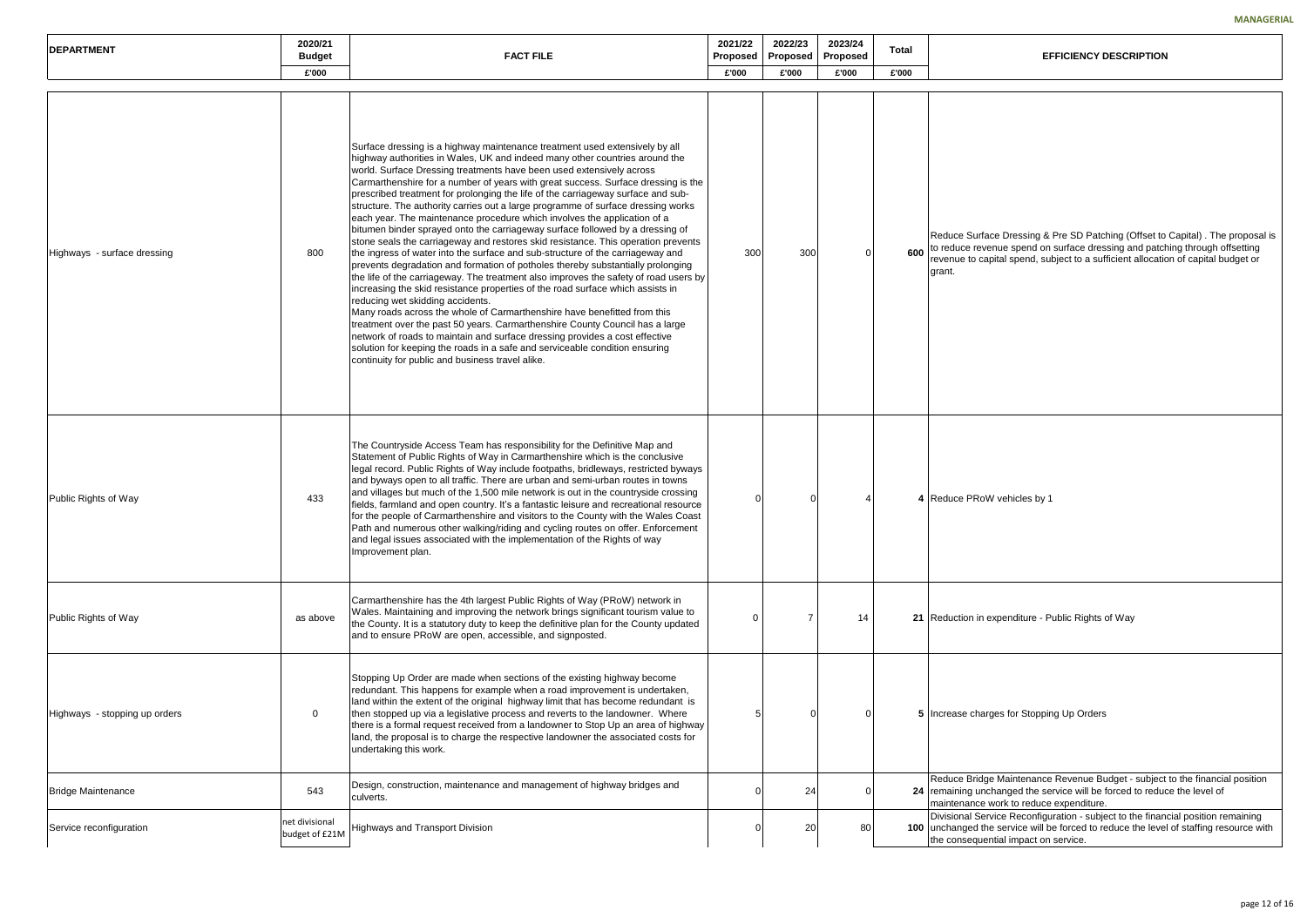| 2<br>٠d   | 2022/23<br>Proposed | 2023/24<br>Proposed | <b>Total</b> | <b>EFFICIENCY DESCRIPTION</b>                                                                                                                         |
|-----------|---------------------|---------------------|--------------|-------------------------------------------------------------------------------------------------------------------------------------------------------|
|           | £'000               | £'000               | £'000        |                                                                                                                                                       |
|           |                     |                     |              |                                                                                                                                                       |
| 0         | 30                  | 30                  | 60           | Road Safety Innovation - the service will develop income streams and<br>sponsorship.                                                                  |
| 10        | 0                   | 0                   | 10           | PRoW Increase income from Path Orders - the service has targeted an increase<br>in the number of Path Orders it processes to raise income.            |
| 0         | 20                  | 0                   | 20           | Potential additional income from fleet maintenance - the service will look to<br>expand the amount of chargeable work through MOT station for example |
| 26        | 454                 | 335                 | 1,315        |                                                                                                                                                       |
|           |                     |                     |              |                                                                                                                                                       |
| 0         | 10                  | 0                   | 10           | Additional predicted income from new statutory pre-application service.                                                                               |
| 0         | 35                  | 35                  |              | 70 Review of divisional management arrangements                                                                                                       |
| $\pmb{0}$ | 45                  | 35                  | 80           |                                                                                                                                                       |
|           |                     |                     |              |                                                                                                                                                       |

the budget for the Property Division comprises the Revenue Maintenance Budget. Efficiencies are proposed to be met through reducing expenditure on revenue maintenance across the Council's buildings following ome properties and previous capital improvements undertaken to re also aiming to make savings through new procurement s and seeking to in-source areas of work where it is more cost i using external contractors or consultants.

> ome generation based on in-house expertise available to public rs and other markets as appropriate.

| <b>IDEPARTMENT</b>                  | 2020/21<br><b>Budget</b> | <b>FACT FILE</b>                                                                                                                                                                                                                                                                                                                                                                                                                                                                                                                                                                                                                                                                                                                                                                           | 2021/22<br>Proposed | 2022/23<br>Proposed | 2023/24<br>Proposed | <b>Total</b> | <b>EFFICIENCY DESCRIPTION</b>                                                                                      |
|-------------------------------------|--------------------------|--------------------------------------------------------------------------------------------------------------------------------------------------------------------------------------------------------------------------------------------------------------------------------------------------------------------------------------------------------------------------------------------------------------------------------------------------------------------------------------------------------------------------------------------------------------------------------------------------------------------------------------------------------------------------------------------------------------------------------------------------------------------------------------------|---------------------|---------------------|---------------------|--------------|--------------------------------------------------------------------------------------------------------------------|
|                                     | £'000                    |                                                                                                                                                                                                                                                                                                                                                                                                                                                                                                                                                                                                                                                                                                                                                                                            | £'000               | £'000               | £'000               | £'000        |                                                                                                                    |
| <b>Road Safety</b>                  | 154                      | The Road Safety Unit is responsible for delivery of road safety initiatives to meet<br>road casualty reduction targets. The unit has responsibility for road safety<br>education, training and publicity, the School crossing patrol service, national driver<br>improvement schemes and road safety outside schools.                                                                                                                                                                                                                                                                                                                                                                                                                                                                      |                     | 30                  | 30                  |              | 60 Road Safety Innovation - the service will develop income<br>sponsorship.                                        |
| Public Rights of Way                | as above                 | The Countryside Access Team has responsibility for the Definitive Map and<br>Statement of Public Rights of Way in Carmarthenshire which is the conclusive<br>legal record. Public Rights of Way include footpaths, bridleways, restricted byways<br>and byways open to all traffic. There are urban and semi-urban routes in towns<br>and villages but much of the 1,500 mile network is out in the countryside crossing<br>fields, farmland and open country. It's a fantastic leisure and recreational resource<br>for the people of Carmarthenshire and visitors to the County with the Wales Coast<br>Path and numerous other walking/riding and cycling routes on offer. Enforcement<br>and legal issues associated with the implementation of the Rights of way<br>Improvement plan. | 10                  |                     |                     |              | 10 PRoW Increase income from Path Orders - the service<br>in the number of Path Orders it processes to raise incor |
| <b>Fleet Maintenance</b>            | $-37$                    | Provision of maintenance to the Authority's vehicle fleet in accordance with the<br>Authority's Operators licence statutory obligations. Costs are recovered through<br>fixed maintenance rates.                                                                                                                                                                                                                                                                                                                                                                                                                                                                                                                                                                                           |                     | 20                  |                     |              | 20 Potential additional income from fleet maintenance - the<br>expand the amount of chargeable work through MOT st |
| Total Highways & Transport division |                          |                                                                                                                                                                                                                                                                                                                                                                                                                                                                                                                                                                                                                                                                                                                                                                                            | 526                 | 454                 | 335                 | 1.315        |                                                                                                                    |

**Planning**

| Development Management         | 606                               | • The Development Management Unit manages the statutory planning application<br>process (including pre-application and also discharge of conditions and variation of<br>conditions post approval).<br>• The Unit deals with between 1700 and 1900 applications on average each year<br>(roughly 150 cases per annum per Officer).<br>$\cdot$ The unit is also responsible for planning enforcement matters including<br>enforcement of planning conditions and unauthorised development and built<br>conservation matters, dealing with roughly 500 cases per annum. |    |                 |    | 10 Additional predicted income from new statutory p |
|--------------------------------|-----------------------------------|----------------------------------------------------------------------------------------------------------------------------------------------------------------------------------------------------------------------------------------------------------------------------------------------------------------------------------------------------------------------------------------------------------------------------------------------------------------------------------------------------------------------------------------------------------------------|----|-----------------|----|-----------------------------------------------------|
| Divisional review              | net divisional<br>budget of £2.3M | Planning division                                                                                                                                                                                                                                                                                                                                                                                                                                                                                                                                                    | 35 | 35              |    | 70 Review of divisional management arrangements     |
| <b>Total Planning division</b> |                                   |                                                                                                                                                                                                                                                                                                                                                                                                                                                                                                                                                                      |    | 35 <sub>l</sub> | 80 |                                                     |

**Property** 

| <b>Total Property division</b> |        |                                                                                                                                                                          | 106 | 104 | 210 <sub>1</sub> |                                                                                                                         |
|--------------------------------|--------|--------------------------------------------------------------------------------------------------------------------------------------------------------------------------|-----|-----|------------------|-------------------------------------------------------------------------------------------------------------------------|
| Divisional review              | $-284$ | This division is responsible for the day-to-day and long term repairs & maintenance<br>of the council's estates including schools, administrative buildings, depots etc. | 50  | 50  | 100 <sub>1</sub> | Additional inco<br>sector partner                                                                                       |
| .<br>Property Maintenance      | 2,587  | This division is responsible for the day-to-day and long term repairs & maintenance<br>of the council's estates including schools, administrative buildings, depots etc. | 56  | 54  |                  | Over 98% of t<br>Maintenance<br>expenditure o<br>110 disposal of so<br>lothers. We ar<br>arrangements<br>effective then |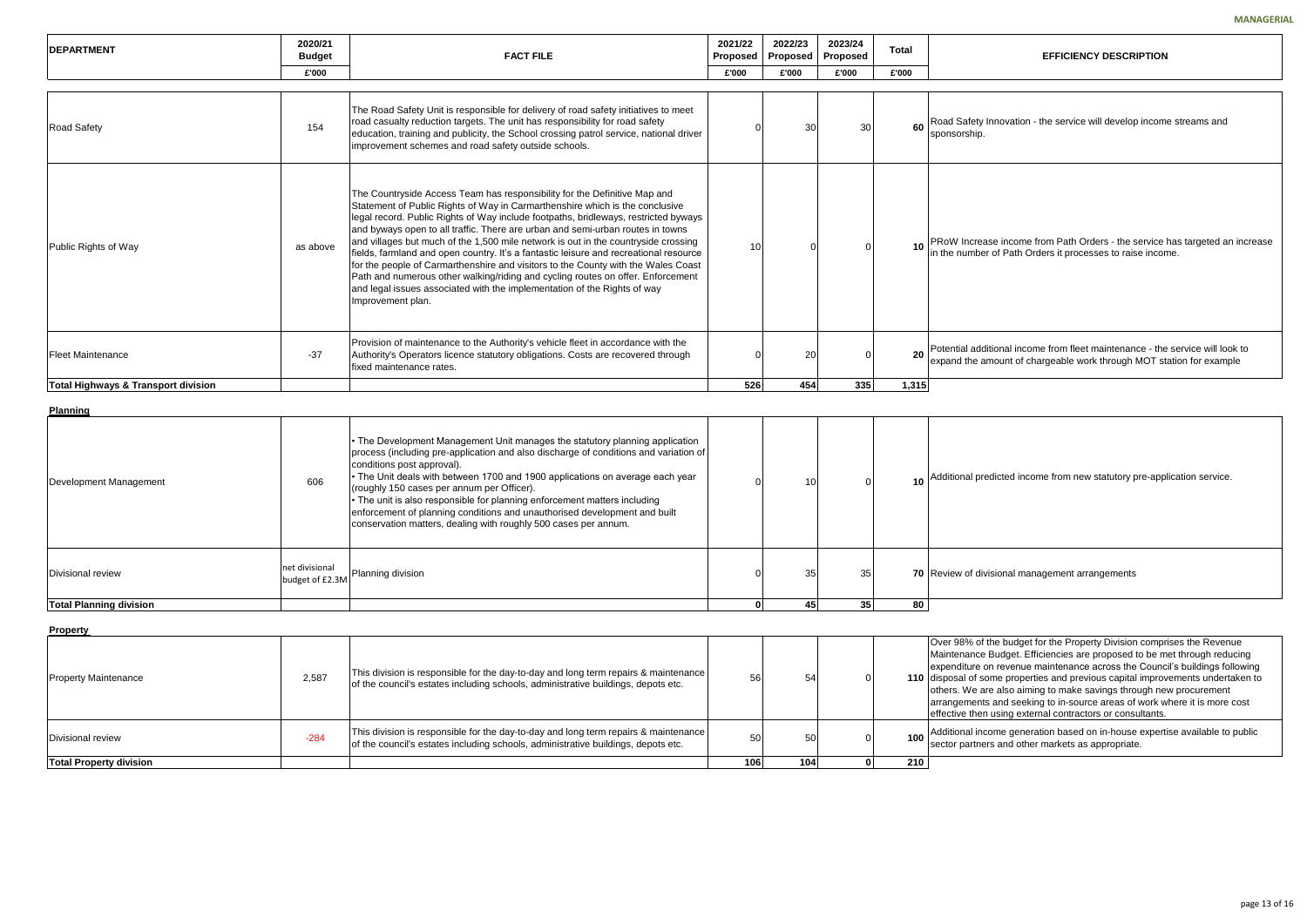avings due to differential in gate fee between blue bag and black t as a result of proposed kerbside black bag restrictions.

educe the number of service vehicles due to fewer Community Bring perated. This will be dependent on outcome of Waste Collection review.

aste rounds and depot utilisation, subject to the conclusions of the ection methodology review.

nalisation of plant (sweepers) and labour (agency), dependent of leansing review.

**27** of work internally due to reduction in playground service and therefore making less use of agency resource.

maintenance work on flood defence assets.

eady set charges for receiving and approving SuDs applications. re is an opportunity to charge for advice on SuDs at the preage and recover costs already expended in officer time in giving tion to external developers on sustainable drainage options - it is mated that 30% of one officer's time is spent on this.

ome generation and / or SLA agreements with neighbouring

eliance on sub-contractors through greater internal efficiencies.

| <b>IDEPARTMENT</b> | 2020/21<br><b>Budget</b> | <b>FACT FILE</b> | 2021/22<br>Proposed | 2022/23<br>Proposed | 2023/24<br>Proposed | <b>Total</b> |
|--------------------|--------------------------|------------------|---------------------|---------------------|---------------------|--------------|
|                    | £'000                    |                  | £'00(               | £'000               | £'000               | £'000        |

| Targeted campaigns to reduce waste and increase the awareness and use of all<br>recycling schemes/initiatives. It is anticipated that this will result in the diversion of<br>70 Anticipated savings due to differ<br>7,365<br>35<br>Reduction Black bag waste<br>35<br>waste from the residual waste stream to the recycling waste stream, thereby<br>realising savings due to the differential in the treatment costs as set out.<br>Bring sites are located across the County to provide recycling facilities within<br>74<br>410<br>74 Sites being operated. This will<br>Bring sites - Operational<br>communities They currently cater for glass, paper and cans in the main.<br>methodology review.<br>The operational budget includes for the provision of resources, including vehicles<br>200 Review of waste rounds and de<br>Waste Services - operational<br>2,852<br>200<br>and premises to effect the kerbside waste collection service.<br>The County Council maintain over 3,500km of roads throughout the County. The<br>Cleansing Service provides for the sweeping and de-littering of streets and<br>footways. The service includes mechanical sweeping of highways, footways and<br>145 Phased rationalisation of plant<br>2,273<br>pedestrianised town centre areas, hand litter picking and emptying bins, chewing<br>90<br>Cleansing<br>55<br>outcome of cleansing review.<br>gum removal, graffiti and illegal poster removal, clearing up illegal dumping of<br>rubbish and dog mess. On average the County Council removes around 40 tonnes<br>of litter every week, the equivalent of 5 elephants.<br>The Grounds Maintenance Section incorporates the direct responsibility of<br>managing and maintaining parks and playgrounds, inland water areas and a large<br>1,200 (total<br>number of public open spaces within Carmarthenshire. It also maintains grounds<br>Redistribution of work internally<br>27<br>for many other departments of the County Council such as Social Care and<br>27<br>Playground maintenance<br>grounds<br>Housing, Cultural Services, Education and many individual schools. The Section<br>maintenance)<br>also has numerous external clients such as Town and Community Councils and<br>private sports clubs.<br>Design, construction, maintenance and management of flood defence works.<br>Flood defence<br>5 Reduction in maintenance work<br>336<br>Investigation of causes of flooding.<br>In January 2019, under the requirements of the Flood and Water Management Act<br>2010 (Schedule 3) Carmarthenshire County Council became a Sustainable<br>Drainage Approved Body (SABs). The SAB will be required to review and approve<br>10 application stage and recover of<br>Income - charge for sustainable drainage advice.<br>6<br>10<br>applications for all development that have 'drainage implications' and adopt these<br>systems once the SAB is satisfied that, if constructed, the drainage system is<br>compliant with the sustainable drainage (SuDs) National Standards.<br>The Environmental Enforcement section is responsible for providing enforcement<br>activity in relation to environmental crime. This includes matters relating to dog<br>fouling, litter, fly tipping, waste carrier offences, domestic and business waste<br>30<br>30<br><b>Environmental Enforcement</b><br>534<br>offences, abandoned vehicles, anti-social behaviour for example graffiti, highways<br>authorities<br>offences and skips and scaffolding. Enforcement is effected by means of formal<br>notices, fixed penalty fines and prosecutions.<br>The Grounds Maintenance Section incorporates the direct responsibility of<br>managing and maintaining parks and playgrounds, inland water areas and a large<br>number of public open spaces within Carmarthenshire. It also maintains grounds<br>Grounds maintenance - Reduced sub-contractor<br>for many other departments of the County Council such as Social Care and<br>15<br>1,200<br>15 Reduce the reliance on sub-co<br>work<br>Housing, Cultural Services, Education and many individual schools. The Section<br>also has numerous external clients such as Town and Community Councils and<br>private sports clubs.<br>net divisional<br>The budgets that make up the management structure of the Waste and<br>55<br>Review of staffing<br><sup>0</sup><br>55 Review management structure<br>Environmental Services staffing structure.<br>budget of £21M<br><b>Total Waste &amp; Environmental Services</b><br>37<br>170<br>424<br>631 | <b>Waste &amp; Environmental Services</b> |  |  |  |                                                                                                                                       |
|---------------------------------------------------------------------------------------------------------------------------------------------------------------------------------------------------------------------------------------------------------------------------------------------------------------------------------------------------------------------------------------------------------------------------------------------------------------------------------------------------------------------------------------------------------------------------------------------------------------------------------------------------------------------------------------------------------------------------------------------------------------------------------------------------------------------------------------------------------------------------------------------------------------------------------------------------------------------------------------------------------------------------------------------------------------------------------------------------------------------------------------------------------------------------------------------------------------------------------------------------------------------------------------------------------------------------------------------------------------------------------------------------------------------------------------------------------------------------------------------------------------------------------------------------------------------------------------------------------------------------------------------------------------------------------------------------------------------------------------------------------------------------------------------------------------------------------------------------------------------------------------------------------------------------------------------------------------------------------------------------------------------------------------------------------------------------------------------------------------------------------------------------------------------------------------------------------------------------------------------------------------------------------------------------------------------------------------------------------------------------------------------------------------------------------------------------------------------------------------------------------------------------------------------------------------------------------------------------------------------------------------------------------------------------------------------------------------------------------------------------------------------------------------------------------------------------------------------------------------------------------------------------------------------------------------------------------------------------------------------------------------------------------------------------------------------------------------------------------------------------------------------------------------------------------------------------------------------------------------------------------------------------------------------------------------------------------------------------------------------------------------------------------------------------------------------------------------------------------------------------------------------------------------------------------------------------------------------------------------------------------------------------------------------------------------------------------------------------------------------------------------------------------------------------------------------------------------------------------------------------------------------------------------------------------------------------------------------------------------------------------------------------------------------------------------------------------------------------------------------------------------------------------------------------------------------------------------------------------------------------------------------------------------------------------------------------------------------------------------------------------------------------------------------------------------------------------------------------------------------------------------------------------------------------------------------------|-------------------------------------------|--|--|--|---------------------------------------------------------------------------------------------------------------------------------------|
|                                                                                                                                                                                                                                                                                                                                                                                                                                                                                                                                                                                                                                                                                                                                                                                                                                                                                                                                                                                                                                                                                                                                                                                                                                                                                                                                                                                                                                                                                                                                                                                                                                                                                                                                                                                                                                                                                                                                                                                                                                                                                                                                                                                                                                                                                                                                                                                                                                                                                                                                                                                                                                                                                                                                                                                                                                                                                                                                                                                                                                                                                                                                                                                                                                                                                                                                                                                                                                                                                                                                                                                                                                                                                                                                                                                                                                                                                                                                                                                                                                                                                                                                                                                                                                                                                                                                                                                                                                                                                                                                                                           |                                           |  |  |  | bag treatment as a result of pro                                                                                                      |
|                                                                                                                                                                                                                                                                                                                                                                                                                                                                                                                                                                                                                                                                                                                                                                                                                                                                                                                                                                                                                                                                                                                                                                                                                                                                                                                                                                                                                                                                                                                                                                                                                                                                                                                                                                                                                                                                                                                                                                                                                                                                                                                                                                                                                                                                                                                                                                                                                                                                                                                                                                                                                                                                                                                                                                                                                                                                                                                                                                                                                                                                                                                                                                                                                                                                                                                                                                                                                                                                                                                                                                                                                                                                                                                                                                                                                                                                                                                                                                                                                                                                                                                                                                                                                                                                                                                                                                                                                                                                                                                                                                           |                                           |  |  |  | Potential to reduce the number                                                                                                        |
|                                                                                                                                                                                                                                                                                                                                                                                                                                                                                                                                                                                                                                                                                                                                                                                                                                                                                                                                                                                                                                                                                                                                                                                                                                                                                                                                                                                                                                                                                                                                                                                                                                                                                                                                                                                                                                                                                                                                                                                                                                                                                                                                                                                                                                                                                                                                                                                                                                                                                                                                                                                                                                                                                                                                                                                                                                                                                                                                                                                                                                                                                                                                                                                                                                                                                                                                                                                                                                                                                                                                                                                                                                                                                                                                                                                                                                                                                                                                                                                                                                                                                                                                                                                                                                                                                                                                                                                                                                                                                                                                                                           |                                           |  |  |  | kerbside collection methodolog                                                                                                        |
|                                                                                                                                                                                                                                                                                                                                                                                                                                                                                                                                                                                                                                                                                                                                                                                                                                                                                                                                                                                                                                                                                                                                                                                                                                                                                                                                                                                                                                                                                                                                                                                                                                                                                                                                                                                                                                                                                                                                                                                                                                                                                                                                                                                                                                                                                                                                                                                                                                                                                                                                                                                                                                                                                                                                                                                                                                                                                                                                                                                                                                                                                                                                                                                                                                                                                                                                                                                                                                                                                                                                                                                                                                                                                                                                                                                                                                                                                                                                                                                                                                                                                                                                                                                                                                                                                                                                                                                                                                                                                                                                                                           |                                           |  |  |  |                                                                                                                                       |
|                                                                                                                                                                                                                                                                                                                                                                                                                                                                                                                                                                                                                                                                                                                                                                                                                                                                                                                                                                                                                                                                                                                                                                                                                                                                                                                                                                                                                                                                                                                                                                                                                                                                                                                                                                                                                                                                                                                                                                                                                                                                                                                                                                                                                                                                                                                                                                                                                                                                                                                                                                                                                                                                                                                                                                                                                                                                                                                                                                                                                                                                                                                                                                                                                                                                                                                                                                                                                                                                                                                                                                                                                                                                                                                                                                                                                                                                                                                                                                                                                                                                                                                                                                                                                                                                                                                                                                                                                                                                                                                                                                           |                                           |  |  |  | requirements and therefore ma                                                                                                         |
|                                                                                                                                                                                                                                                                                                                                                                                                                                                                                                                                                                                                                                                                                                                                                                                                                                                                                                                                                                                                                                                                                                                                                                                                                                                                                                                                                                                                                                                                                                                                                                                                                                                                                                                                                                                                                                                                                                                                                                                                                                                                                                                                                                                                                                                                                                                                                                                                                                                                                                                                                                                                                                                                                                                                                                                                                                                                                                                                                                                                                                                                                                                                                                                                                                                                                                                                                                                                                                                                                                                                                                                                                                                                                                                                                                                                                                                                                                                                                                                                                                                                                                                                                                                                                                                                                                                                                                                                                                                                                                                                                                           |                                           |  |  |  |                                                                                                                                       |
|                                                                                                                                                                                                                                                                                                                                                                                                                                                                                                                                                                                                                                                                                                                                                                                                                                                                                                                                                                                                                                                                                                                                                                                                                                                                                                                                                                                                                                                                                                                                                                                                                                                                                                                                                                                                                                                                                                                                                                                                                                                                                                                                                                                                                                                                                                                                                                                                                                                                                                                                                                                                                                                                                                                                                                                                                                                                                                                                                                                                                                                                                                                                                                                                                                                                                                                                                                                                                                                                                                                                                                                                                                                                                                                                                                                                                                                                                                                                                                                                                                                                                                                                                                                                                                                                                                                                                                                                                                                                                                                                                                           |                                           |  |  |  | There are already set charges<br>However, there is an opportuni<br>such information to external de<br>currently estimated that 30% of |
|                                                                                                                                                                                                                                                                                                                                                                                                                                                                                                                                                                                                                                                                                                                                                                                                                                                                                                                                                                                                                                                                                                                                                                                                                                                                                                                                                                                                                                                                                                                                                                                                                                                                                                                                                                                                                                                                                                                                                                                                                                                                                                                                                                                                                                                                                                                                                                                                                                                                                                                                                                                                                                                                                                                                                                                                                                                                                                                                                                                                                                                                                                                                                                                                                                                                                                                                                                                                                                                                                                                                                                                                                                                                                                                                                                                                                                                                                                                                                                                                                                                                                                                                                                                                                                                                                                                                                                                                                                                                                                                                                                           |                                           |  |  |  | Potential income generation an                                                                                                        |
|                                                                                                                                                                                                                                                                                                                                                                                                                                                                                                                                                                                                                                                                                                                                                                                                                                                                                                                                                                                                                                                                                                                                                                                                                                                                                                                                                                                                                                                                                                                                                                                                                                                                                                                                                                                                                                                                                                                                                                                                                                                                                                                                                                                                                                                                                                                                                                                                                                                                                                                                                                                                                                                                                                                                                                                                                                                                                                                                                                                                                                                                                                                                                                                                                                                                                                                                                                                                                                                                                                                                                                                                                                                                                                                                                                                                                                                                                                                                                                                                                                                                                                                                                                                                                                                                                                                                                                                                                                                                                                                                                                           |                                           |  |  |  |                                                                                                                                       |
|                                                                                                                                                                                                                                                                                                                                                                                                                                                                                                                                                                                                                                                                                                                                                                                                                                                                                                                                                                                                                                                                                                                                                                                                                                                                                                                                                                                                                                                                                                                                                                                                                                                                                                                                                                                                                                                                                                                                                                                                                                                                                                                                                                                                                                                                                                                                                                                                                                                                                                                                                                                                                                                                                                                                                                                                                                                                                                                                                                                                                                                                                                                                                                                                                                                                                                                                                                                                                                                                                                                                                                                                                                                                                                                                                                                                                                                                                                                                                                                                                                                                                                                                                                                                                                                                                                                                                                                                                                                                                                                                                                           |                                           |  |  |  |                                                                                                                                       |
|                                                                                                                                                                                                                                                                                                                                                                                                                                                                                                                                                                                                                                                                                                                                                                                                                                                                                                                                                                                                                                                                                                                                                                                                                                                                                                                                                                                                                                                                                                                                                                                                                                                                                                                                                                                                                                                                                                                                                                                                                                                                                                                                                                                                                                                                                                                                                                                                                                                                                                                                                                                                                                                                                                                                                                                                                                                                                                                                                                                                                                                                                                                                                                                                                                                                                                                                                                                                                                                                                                                                                                                                                                                                                                                                                                                                                                                                                                                                                                                                                                                                                                                                                                                                                                                                                                                                                                                                                                                                                                                                                                           |                                           |  |  |  |                                                                                                                                       |

**Environment Total 669 1,049 580 2,298**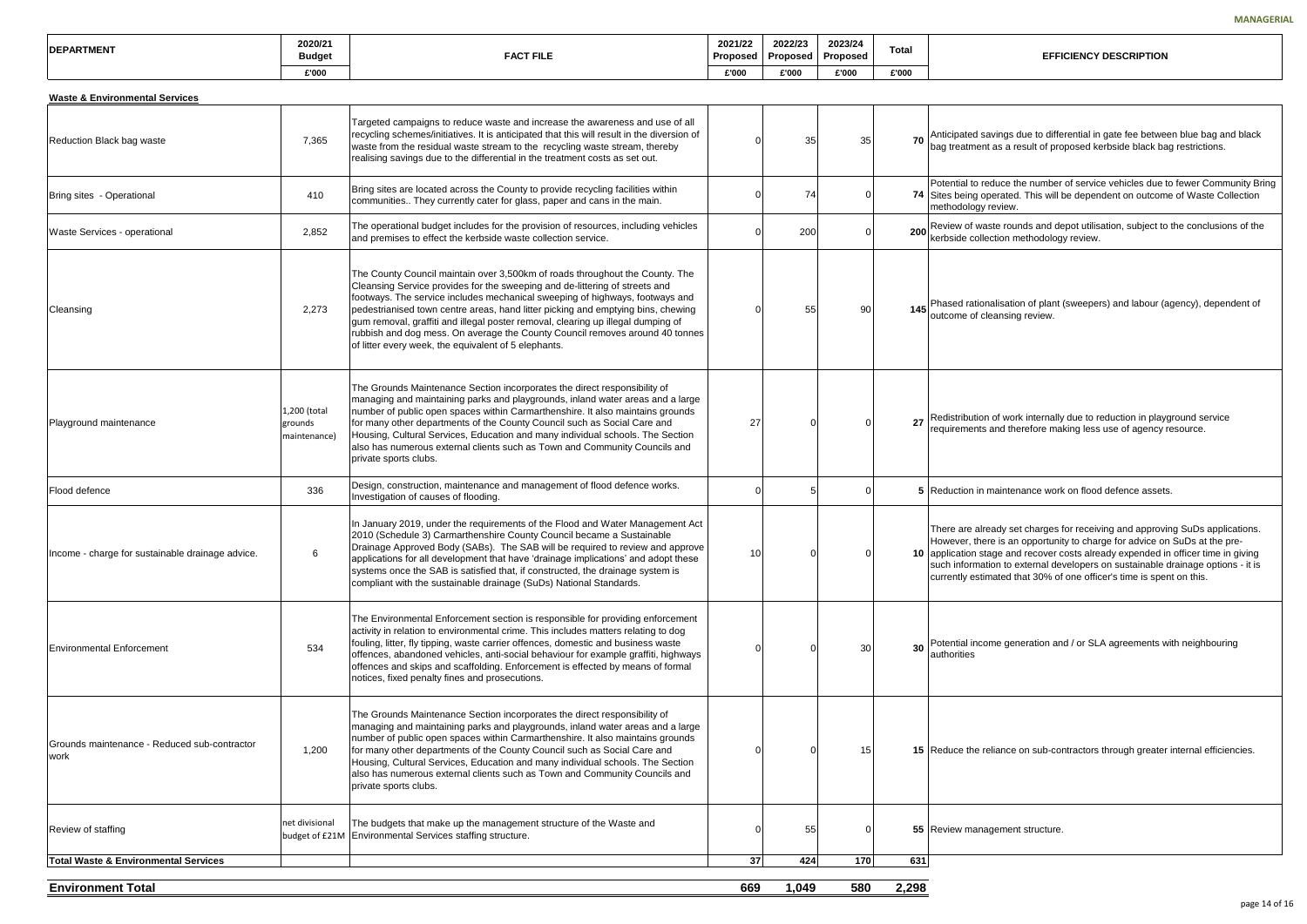ed to post election to allow implementation of programme. Reduction in Challenge Advisor levels equivalent to 1 FTE on the basis that the school sation programme has progressed.

is proposal, the council will increase the partial recoupment from schools (to more elements of the placement e.g. officer time, administration, monitoring, reviews etc). Currently, the Council only recoups the pupil funding element pupil's main school.

been delayed from 2020-21 due to coivd pressures and will now be actioned from . Reduce the number of Education and Child Psychologists and reconsider structure rant funding where possible to maintain sufficient support.

been delayed from 2020-21 due to the implications of Covid and reprofiled time for schools to get back to normal. Review Breakfast Club provision to sh between catering and care element of the service  $\&$  introduce a voluntary contribution towards the care element (20 families paying £1 per day in 30 would be £114k per annum). The LA is responsible for providing a free t for which supervision is required for approximately 20-30 minutes on . However, the catering service currently provides the supervision for an extra inutes, for which a voluntary contribution has just been introduced to help this facility, which allows for earlier pupil drop off in the mornings. Parents  $/$ ns in receipt of Free School Meals or struggling financially need not make a contribution.

tis been reprofiled from 2021-22 to allow for implementation post covid recovery ntended commencement of Sept 2020. Maintain the Teaching complement to an outreach basis so that the pupils attend their local school and benefit from tional support which could therefore become more widespread. It is expected TAs could be redeployed as part of the development of the centrally ted SEN support pool releasing part of this specific budget area.

ed to post election to allow implementation of programme. Rationalising of Schools will enable a reduced level of support to function appropriately with es. The savings would actually be managerial as service provision would not  $e$ ed, however it is a policy decision that would enable this efficiency to be

d to post election to allow implementation of programme. It is proposed that vour primary schools footprint identifying schools that are disproportionately e to operate and finding it challenging to sustain educationally effective and learning structures due to low pupil numbers. Through carefully selected ssioning and strategically driven school federations the primary school estate reduced. Rationalising the number of schools will improve the financial f the remaining schools and reduce demands on a range of County Council e.g. Finance, HR, catering, cleaning.

on of one building and more efficient use of current estate in community

ancil will consult on a new purpose for the site, and explore the possibility of hip working and alternative delivery models with St Clears Town Council and terested parties. A review undertaken has found that the facility is unlikely to be its current operational format.

<sup>2</sup> a charge of £1,000 to individuals who are self-funding their placement, per The proposal would need to be approved by Council.

| <b>DEPARTMENT</b> | 2020/21<br><b>Budget</b> | <b>FACT FILE</b> | 2021/22<br>Proposed | 2022/23<br><b>Proposed</b> | 2023/24<br>Proposed | <b>Tota</b> |
|-------------------|--------------------------|------------------|---------------------|----------------------------|---------------------|-------------|
|                   | £'000                    |                  | £'000               | £'000                      | £'000               | £'000       |

#### **Education & Children**

| <b>Education &amp; Children Total</b>               |        |                                                                                                                                                                                                                                                                                                          | $\bf{0}$ | 270 | 460 | 730 |                                                                                                                                           |
|-----------------------------------------------------|--------|----------------------------------------------------------------------------------------------------------------------------------------------------------------------------------------------------------------------------------------------------------------------------------------------------------|----------|-----|-----|-----|-------------------------------------------------------------------------------------------------------------------------------------------|
| Departmental - across Education Services            | 14.596 | The majority of the Services' budgets are for the support, administration and management of the schools - School<br>improvement, Grant support, Data, Admissions, School Meals, Music Service, ALN, safequarding to name a few                                                                           |          |     | 300 |     | Reprofile<br>Primary S<br>300 fewer site<br>be reduce<br>delivered                                                                        |
| Additional Learning Needs                           | 650    | A review of all specialist settings and provision in light of the impending ALN Transformation and our Behaviour Services<br>Review with the aim of upskilling school staff to deal with a range of ALN and implement our Inclusion Policy                                                               |          | 70  | 30  | 100 | This has<br>with an in<br>work on a<br>the additi<br>that the T<br>coordinat                                                              |
| Catering Services - primary school breakfasts       | 827    | The Catering Service delivers the Welsh Government's free primary breakfast initiative to all those primary schools in<br>Carmarthenshire that request it. Savings have been delivered in the last 2 financial years by remodelling the staffing level.                                                  |          | 50  |     | 50  | This has<br>allowing t<br>distinguis<br>parental<br>schools v<br>breakfast<br>average.<br>15-40 mi<br>sustain th<br>Guardian<br>voluntary |
| Children's Services- Education and Child Psychology | 894    | The Educational and Child Psychology Service use the psychology of how people learn, behave, think and feel to help support children<br>and young people to reach their potential. They work mostly in schools but also in preschool settings, at home, in foster homes and in<br>respite care settings. |          | 100 |     |     | This has b<br>100 April 2022<br>utilising gr                                                                                              |
| Education Otherwise than at School                  | 1,866  | This service meets the needs of learners who, due to a wide range of often complex behaviour and engagement issues, cannot access<br>education in mainstream schools. These learners require a bespoke and specialist package of support.                                                                |          | 50  |     | 50  | Under thi<br>consider<br>progress<br>from the                                                                                             |
| School Improvement                                  | 1,261  | The Council is obliged to employ a notional number of officers to provide a School Improvement Service to meet the needs of<br>our schools. With a reduced number of schools it is possible to review this notional figure.                                                                              |          |     | 130 |     | Reprofile<br>130 School C<br>rationalis                                                                                                   |

#### **Schools Delegated Budget**

| • This is the budget delegated to every school under the Fair Funding formula.<br>250<br>• The budget is to meet all the costs associated with running a school e.g. staff costs, premises costs, SEN specialist<br>500<br><b>Primary School Delegated Budget</b><br>61.222<br>support, Service Level Agreements for specific services such as HR, IT, Legal, Grounds Maintenance, Music. | Reprofiled<br>we review<br>expensive<br>teaching a<br>750<br>decommis<br>could be a<br>stability of<br>services of |  |  |  |  |
|-------------------------------------------------------------------------------------------------------------------------------------------------------------------------------------------------------------------------------------------------------------------------------------------------------------------------------------------------------------------------------------------|--------------------------------------------------------------------------------------------------------------------|--|--|--|--|
|-------------------------------------------------------------------------------------------------------------------------------------------------------------------------------------------------------------------------------------------------------------------------------------------------------------------------------------------------------------------------------------------|--------------------------------------------------------------------------------------------------------------------|--|--|--|--|

## **Schools Delegated Budget Total 0 250 500 750**

#### **Communities**

| <b>Communities Total</b>                             |    |                                                                                                                                                                                                                                                                                                                                                                                                                                                                                                                                                                                                                                                                                                    | 50 | 45 | 95 | 190 |                                                     |
|------------------------------------------------------|----|----------------------------------------------------------------------------------------------------------------------------------------------------------------------------------------------------------------------------------------------------------------------------------------------------------------------------------------------------------------------------------------------------------------------------------------------------------------------------------------------------------------------------------------------------------------------------------------------------------------------------------------------------------------------------------------------------|----|----|----|-----|-----------------------------------------------------|
| Residential placements - self funding administration |    | Under the Social Services and Well Being Act, people are entitled to have their residential placement commissioned through<br>the local authority. The local authority is entitled to make a reasonable charge for the work required to commission the<br>placement.<br>To date Carmarthenshire County Council has not charged for this work although neighbouring authorities already do charge.                                                                                                                                                                                                                                                                                                  |    |    | 60 |     | To make<br>annum. T                                 |
| Y Gât (St Clears)                                    | 57 | Arts venues include Oriel Myrddin Art Gallery in Carmarthen, Y Gât in St. Clears and the Dylan Thomas Boathouse,<br>Laugharne<br>Y Gât (formerly known as St. Clears Craft Centre) is an arts facility that also hosts the local library and an in-house catering<br>facility. The facility has an open gallery / shop area along with conference rooms facilities and studio spaces for local artists<br>to hire.                                                                                                                                                                                                                                                                                 |    |    |    |     | The Cour<br>45 partnersh<br>other inte<br>viable in |
| Day Services                                         |    | LD & MH day services currently provide support for approximately 300 individuals across the county utilising 9 different sites.<br>The services provide opportunities for individuals to receive therapy, maintain their health and wellbeing, gain skills, socialise<br>3,667 whilst also providing respite for carers. The review of day services has highlighted the need to develop community options<br>and specialist services which will see a decline in the use of building based services. This will provide opportunities for us to<br>develop intergenerational services in partnership with adult services within Coleshill and Manor Road and vacate the<br>premises at Cross Hands. | 50 |    | 35 | 85  | Reduction<br>inclusion                              |